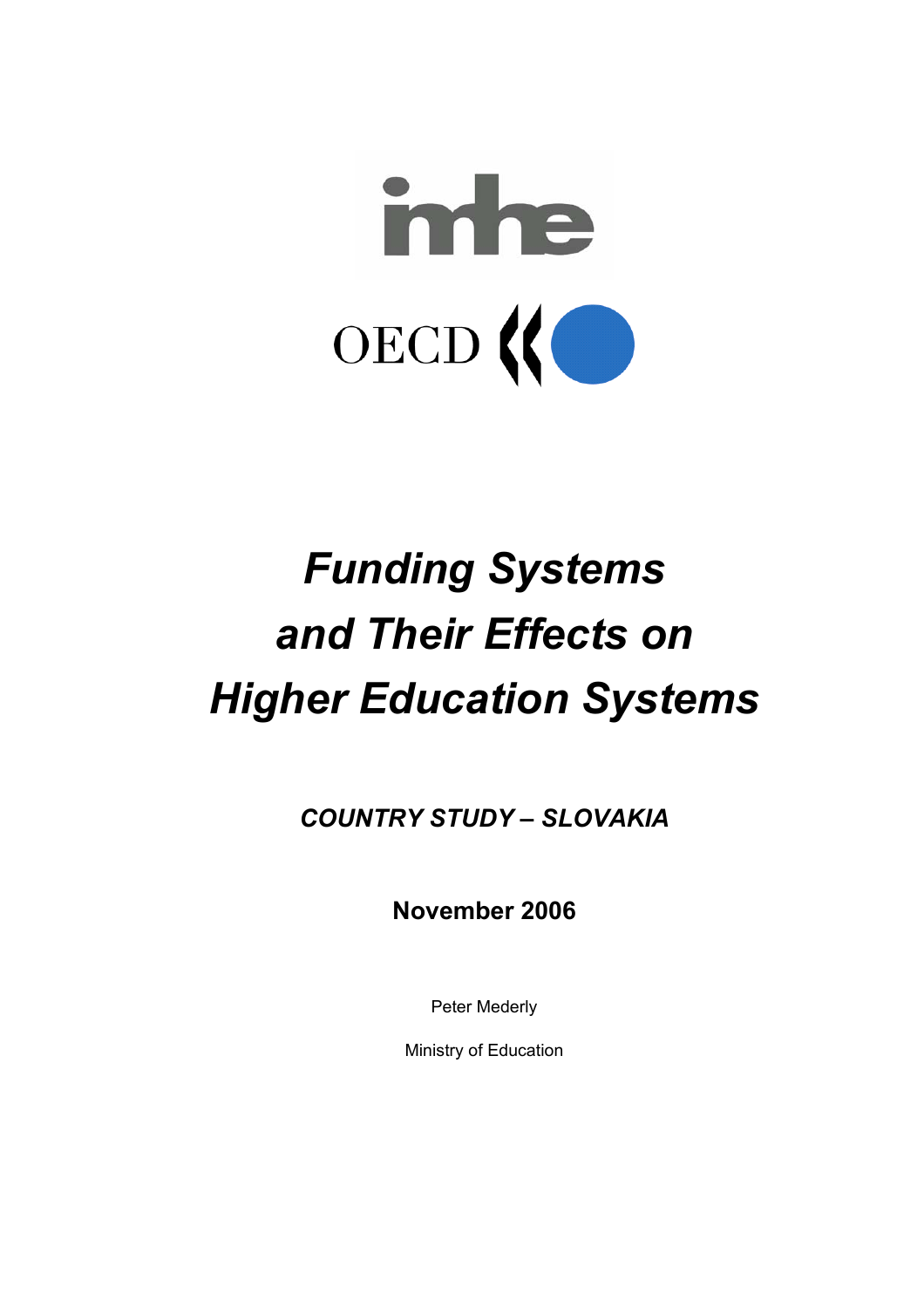# **Table of Contents**

| 1 |  |                                                                                  |                                                                                 |  |  |  |  |  |  |
|---|--|----------------------------------------------------------------------------------|---------------------------------------------------------------------------------|--|--|--|--|--|--|
| 2 |  |                                                                                  |                                                                                 |  |  |  |  |  |  |
|   |  |                                                                                  |                                                                                 |  |  |  |  |  |  |
|   |  | 2.1.1                                                                            |                                                                                 |  |  |  |  |  |  |
|   |  | 2.1.2                                                                            |                                                                                 |  |  |  |  |  |  |
|   |  | 2.1.3                                                                            | Principles of the New Way of Allocation of Subsidies from the State             |  |  |  |  |  |  |
|   |  |                                                                                  |                                                                                 |  |  |  |  |  |  |
|   |  | 2.1.4                                                                            |                                                                                 |  |  |  |  |  |  |
|   |  | 2.1.5                                                                            | Basic Rules for Allocation of Subsidies for Running of Accredited Study         |  |  |  |  |  |  |
|   |  |                                                                                  |                                                                                 |  |  |  |  |  |  |
|   |  | 2.1.6                                                                            | Basic Rules on Allocation of Subsidies for Research, Development or             |  |  |  |  |  |  |
|   |  |                                                                                  |                                                                                 |  |  |  |  |  |  |
|   |  |                                                                                  | 2.2 Interrelationship between the Funding System and the State Higher Education |  |  |  |  |  |  |
|   |  |                                                                                  |                                                                                 |  |  |  |  |  |  |
|   |  | 2.3 Main Development Trends in the Slovak Higher Education and Their Link to the |                                                                                 |  |  |  |  |  |  |
|   |  |                                                                                  |                                                                                 |  |  |  |  |  |  |
|   |  | 2.3.1                                                                            | Numbers of new students entering higher education institution: full-time        |  |  |  |  |  |  |
|   |  |                                                                                  |                                                                                 |  |  |  |  |  |  |
|   |  | 2.3.2                                                                            | Numbers of new students entering higher education institution - part-           |  |  |  |  |  |  |
|   |  |                                                                                  |                                                                                 |  |  |  |  |  |  |
|   |  | 2.3.3                                                                            |                                                                                 |  |  |  |  |  |  |
|   |  | 2.3.4                                                                            |                                                                                 |  |  |  |  |  |  |
|   |  | 2.3.5                                                                            |                                                                                 |  |  |  |  |  |  |
|   |  | 2.3.6                                                                            |                                                                                 |  |  |  |  |  |  |
|   |  | 2.3.7                                                                            | Funding of public higher education institutions from the State budget 15        |  |  |  |  |  |  |
|   |  | 2.3.8                                                                            | Salary-related development in higher education in relation to average           |  |  |  |  |  |  |
|   |  |                                                                                  |                                                                                 |  |  |  |  |  |  |
|   |  | 2.3.9                                                                            | Development of the structure of allocation of subsidies to public higher        |  |  |  |  |  |  |
|   |  |                                                                                  | education institutions from the State budget in relation to quantitative        |  |  |  |  |  |  |
|   |  |                                                                                  |                                                                                 |  |  |  |  |  |  |
|   |  |                                                                                  | 2.3.10 Research and development funding in public higher education              |  |  |  |  |  |  |
|   |  |                                                                                  |                                                                                 |  |  |  |  |  |  |
|   |  |                                                                                  | 2.4 Strengths and Weaknesses of the Funding System for Higher Education 19      |  |  |  |  |  |  |
|   |  | 2.4.1                                                                            |                                                                                 |  |  |  |  |  |  |
|   |  |                                                                                  |                                                                                 |  |  |  |  |  |  |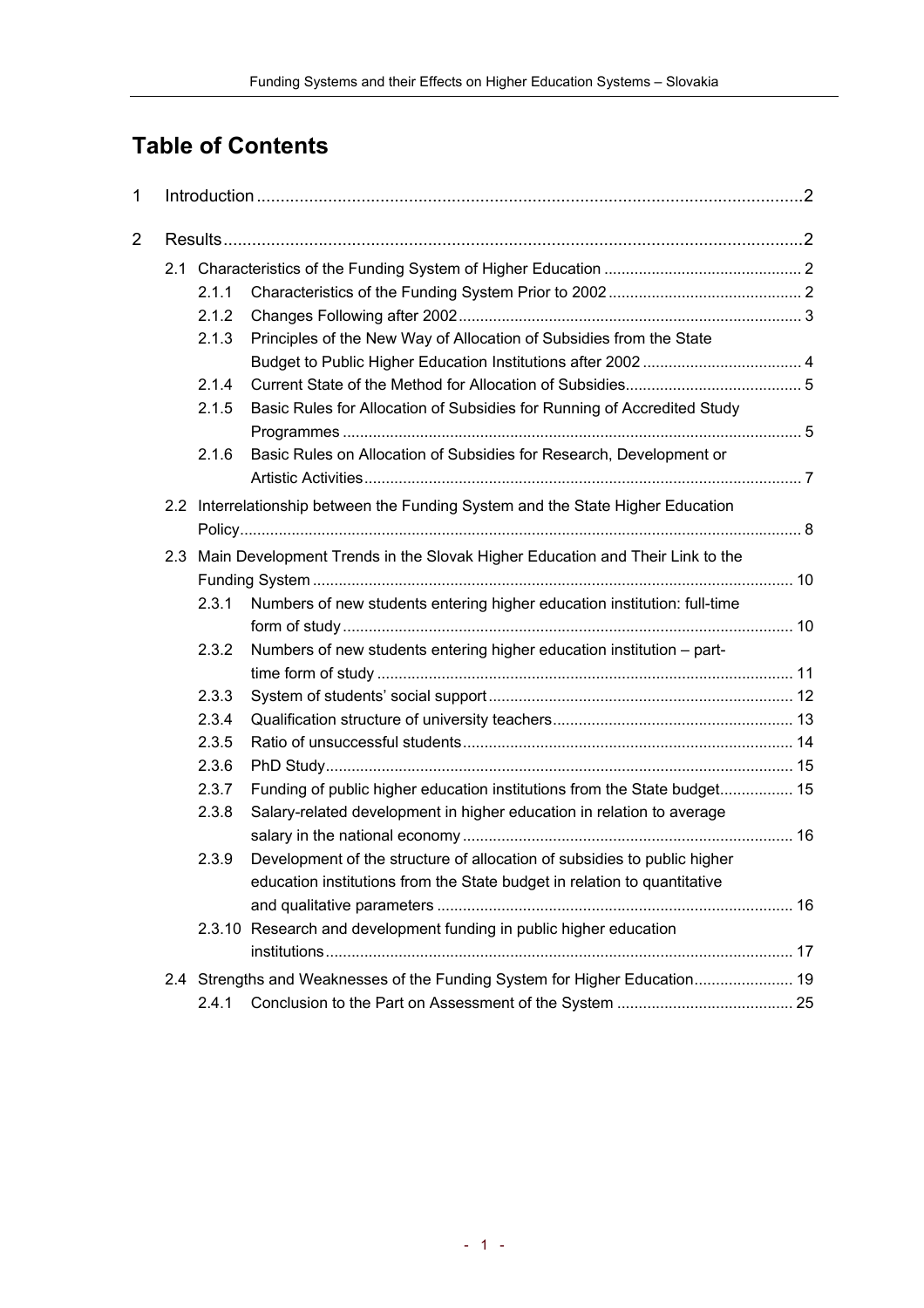# **1 Introduction**

This material contains the country study on the funding system and its effects on higher education system in Slovakia. It was worked out within the OECD-IMHE project *Funding Systems and Their Effects on Higher Education Systems.*

The material consists of four parts. The first part gives a basic description of the current system of higher education funding. The second part shows priorities of the higher education government policy between 1998 – 2006 and the measures undertaken in the funding system for the support of their realisation. The third part is devoted to the main development trends in the Slovak higher education and to their link to the funding system. The fourth part of the study treats the strengths and weaknesses of the current funding system.

# **2 Results**

# **2.1 Characteristics of the Funding System of Higher Education**

In the modern history, two crucial years are of importance for the Slovak higher education system: the year 1990, in which the new Higher Education Act (Act No. 172/1990 of Law Code on Higher Education) was adopted still within the framework of former Czechoslovakia, which brought along academic freedoms to higher education institutions after the period of their central management by government, and the year 2002, when the enactment of the Act No. 131/2002 of Law Code on Higher Education and on the Change and Supplement to Some Acts (hereinafter referred to as "Act" or "Higher Education Act") has launched implementation of the reform of the Slovak higher education system.

The present study is focused on the period following after adoption of the new Higher Education Act of 2002. This Act ensuing from the Strategy of the Further Development of Higher Education in Slovakia for the  $21<sup>st</sup>$  Century adopted by the SR Government in August 2000, has meant the beginning of profound changes resulting, in addition to full implementation of principles laid down in the Bologna Declaration, in the changes of the economic and legal form of higher education institutions as organizations and in the changes to the system of allocation of funds from the State budget.

#### **2.1.1 Characteristics of the Funding System Prior to 2002**

Prior to 2002, the higher education institutions (except for two non-State higher education institutions) had economic legal form of the State budgetary organizations.This legal framework meant a number of principal limitations for them.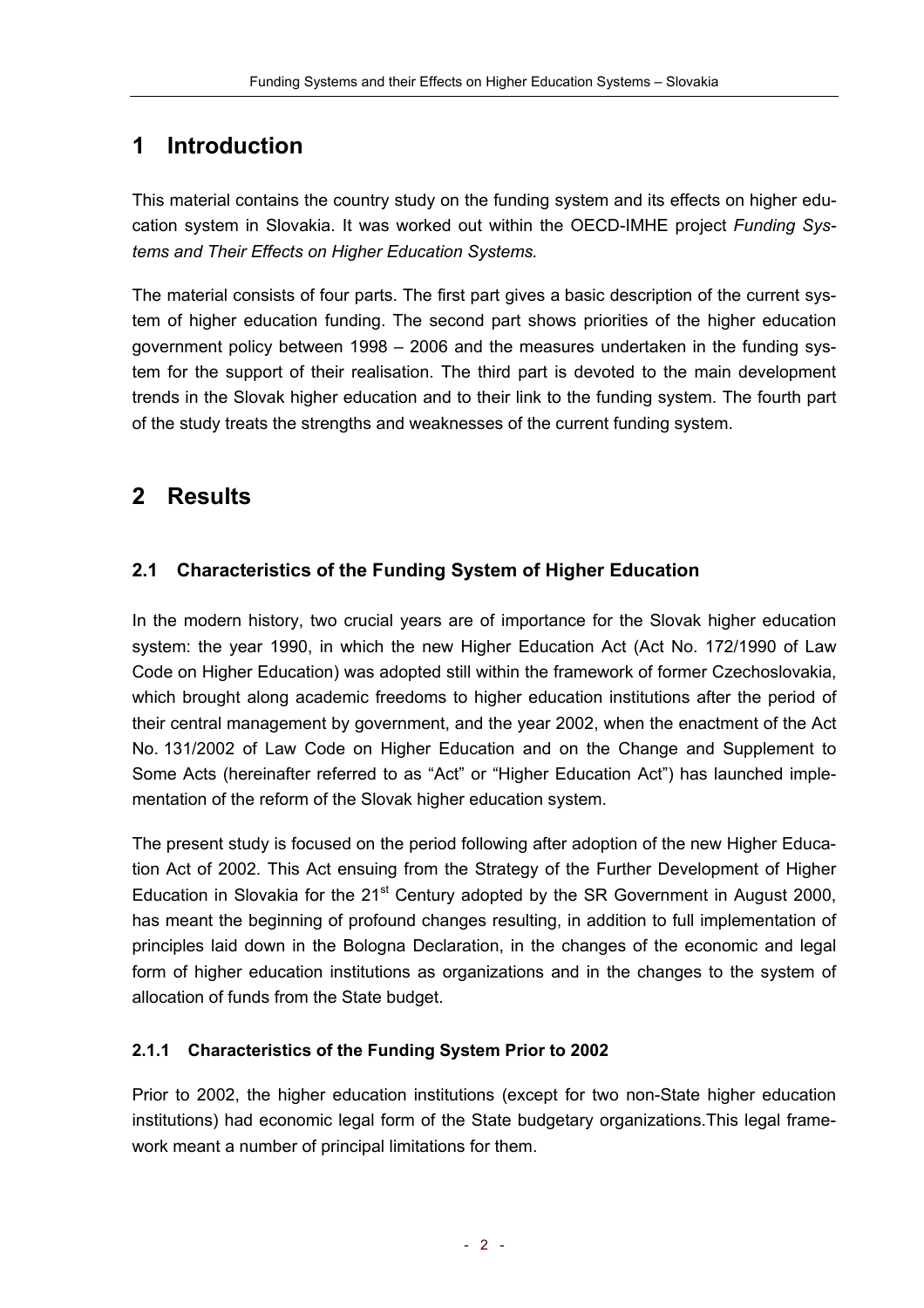Higher education institutions being budgetary organizations should have their activities covered by the funds from the State budget. However, owing to long-lasting deficit in the amount of funds from the State budget, higher education institutions were not capable to secure from the funds allotted the maintenance and restoration of their property, or even the very operation, which manifested itself in wear and tear of the property and in running into debts, which the State had subsequently solved by partial funding in addition. This situation had been cyclically repeated. Without recording write-offs the cash accounting did not provide data on actual amount of internal debt.

The way of allocation of funds from the State budget to higher education institutions was primarily based on historical principle with separate allocation of funds for wages and for operation. This system did not lead the higher education institutions to economic use of funds.

The system did not motivate higher education institutions to increase the number of students in full-time form of study. However, the number of students in part-time form has gradually grown up, as the higher education institutions offered this form of study more and more also for reimbursement due to ambiguous legislation.

#### **2.1.2 Changes Following after 2002**

The basic change in the field of economic management of higher education institutions after 2002 consisted in their transformation from the State budgetary organizations to organizations of the type of "public higher education institution" introduced by the new Higher Education Act. The public higher education institution has been introduced as a statutory institution with a non-profit characteristics of economy directly regulated by the Higher Education Act.

The transformation of higher education institutions in the field of economic management is characterised by three groups of changes:

- transition to multisource funding including the new way of economic management of State budget resources,
- changes in relationship of higher education institutions to property,
- transition to budgeting of accrued revenues and costs, and to accrual accounting.

The transition to multisource funding and a new way of economic management of State budget resources meant that

- higher education institution has to earn a part of resources for its operation through its own activities,
- higher education institution does not transfer its income to the State budget, but it uses it for coverage of its costs,
- higher education institution can transfer its unused subsidy received from the State budget to the next calendar year,
- subsidies from the State budget are granted to the higher education institution in the form of block grant, that means, they are not internally structured into wages and operation.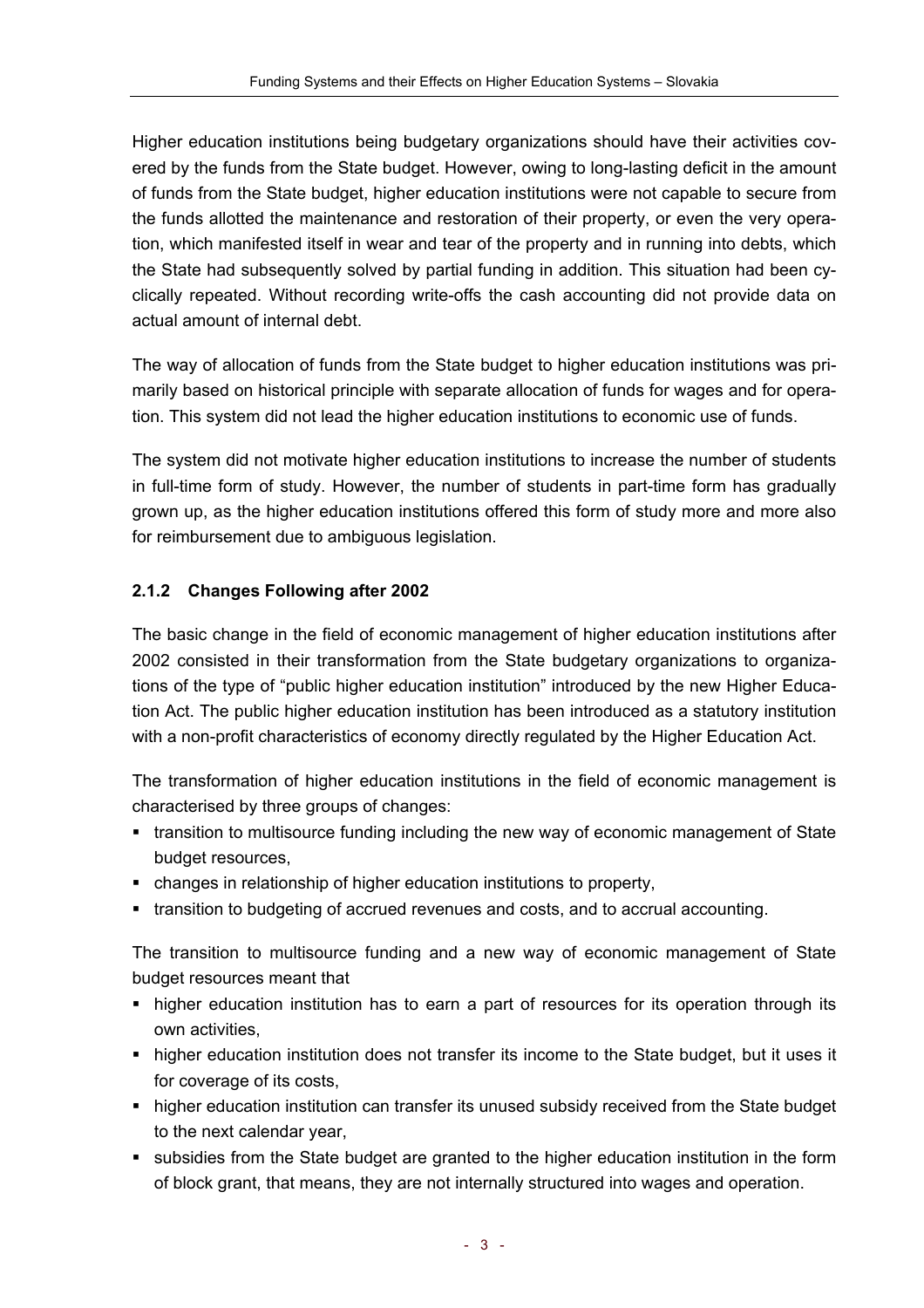Changes in relationship of higher education institutions to property resulted in the fact that

- the State property, which the higher education institutions used for their activities, has been transferred to their ownership,
- higher education institutions are liable to depreciate property,
- **4** a change occurred in the way of allocation of funds for capital expenditures.

In the field of budgeting and accounting, the Act has brought along for public higher education institutions

- transition from budgeting of incomes and expenditures to budgeting of accrued revenues and costs,
- transition from cash accounting to accrual accounting.

The above principal changes have practically removed all financial technical restrictions in economic area existing in the previous period and created for public higher education institutions the necessary space for their creative activities. In addition, it was necessary to solve the problem of increasing total amount of subsidies from the State budget to higher education sector and the way of their allocation to individual higher education institutions.

As regards the increase of total amount of funds to higher education sector, at the adoption of the Strategy of Further Development of Higher Education the government bound itself in August 2000 to annually raise this amount. The bond has been kept including in 2006. For more details see Table 11.

## **2.1.3 Principles of the New Way of Allocation of Subsidies from the State Budget to Public Higher Education Institutions after 2002**

Starting with 2002, according to the Act, the financial support from the State budget has been granted to the public higher education institution in the form of the following four subsidies granted on the basis of contract:

- subsidy for running of accredited study programmes,
- subsidy for research, development or artistic activities,
- subsidy for development of higher education institution,
- **subsidy for students' social support.**

The Act sets out the basic criteria for the allocation of individual subsidies to public higher education institutions as follows:

- while defining the amount of subsidy for running of accredited study programmes, the number of students, number of graduates, economic demand of the study programmes, higher education institution classification among university-type higher education institutions or non-university type higher education institutions, quality and other criteria related to provision of teaching, are decisive,
- while defining the amount of subsidy for research, development or artistic activities, the research, development or artistic capacity of the public higher education institution, the achieved results in the field of science, technology or art, evaluation of research, devel-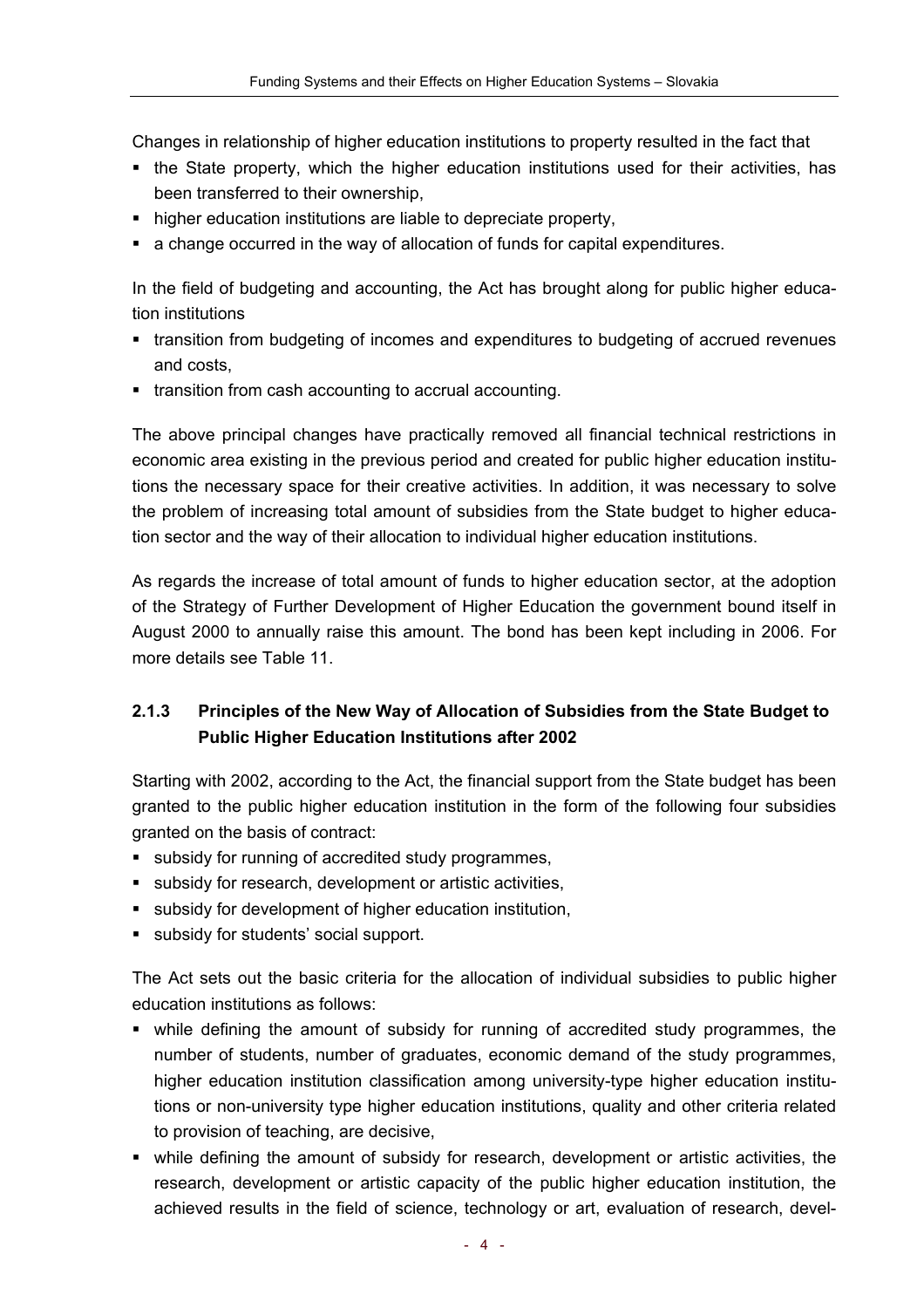opment, artistic and other creative activity of the public higher education institution by Accreditation Commission within the framework of complex accreditation and classification of the public higher education institution among research universities, university-type higher education institutions or non-university type higher education institutions, are decisive,

- the amount of subsidy for development of higher education institution is based on the selection procedure within the framework of which the individual higher education institutions submit to the Ministry projects on implementation of their development programmes. At the selection procedure the quality of submitted projects, long-term strategy of the Ministry and long-term strategy of the public higher education institution are taken into account,
- the amount of subsidy for students' social support is based on the students' eligibility for scholarship and, at non-vested items of social support, the availability of the funds in State budget needs to be considered. The part of the subsidy ensuing from students' scholarship eligibility is considered to be a legal right of the higher education institution.

The allocation of concrete amount of subsidies to be granted to individual public higher education institutions is carried out according to the guide, which is being prepared and annually updated by the Ministry. The Ministry is obliged to submit this guide for opinion to the representative bodies of higher education institutions.

#### **2.1.4 Current State of the Method for Allocation of Subsidies**

The basic rules for allocation of subsidy for running of accredited study programmes and the subsidy for research, development or artistic activities for the calendar year 2006 are characterised in the sections below.

# **2.1.5 Basic Rules for Allocation of Subsidies for Running of Accredited Study Programmes**

The subsidy for running of accredited study programmes serves for coverage of costs related to running of accredited study programmes and to provision of the entire operation of higher education institutions. For purposes of allotment of the subsidy, the following structure is anticipated:

- for personal costs to employees of the higher education institution, except for research and artistic workers,
- for operational costs including the costs for depreciation of property (write-offs),
- **for personal costs to full-time PhD students,**
- for costs for specificities; the latter include activities of public higher education institution carried out within the framework of its main activity and covered from subsidy for running of accredited study programmes, the funding of which is not considered by other rules. They are, for example, expenditures for special workplaces, expenditures for practical teaching in the selected study fields or increased costs for running of the study programmes, which are designed for small student numbers due to their character.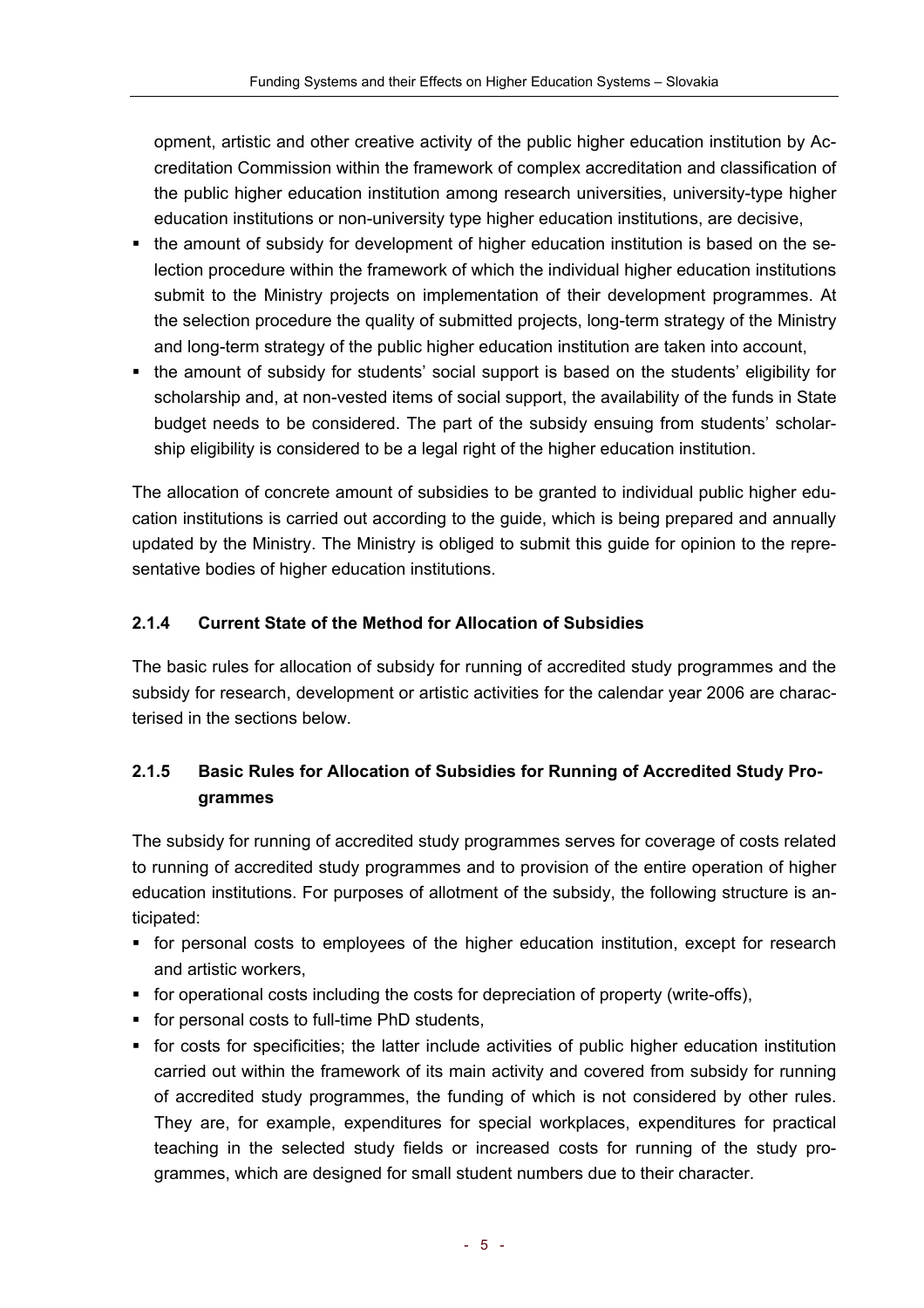Within the framework of the subsidy for running of accredited study programmes there are also capital subsidies granted for realisation of constructions, inevitable reconstructions and removal of accidents covered from capital costs. The procurement of machines and equipment replacing worn out equipment necessary for provision of teaching is carried out by higher education institutions using current subsidies within the scope of reproduction fund.

The allocation of the subsidy for running of accredited study programmes consists of the following steps:

- distribution of total amount of funds allocated for subsidy for running of accredited study programmes into portions for individual items mentioned above,
- allocation of 80 % from the portion of subsidy for personal costs of employees to individual public higher education institution based on number of students and graduates in individual study fields, levels and forms of study, personnel necessary for running of these study fields and qualification structure of the university teachers; allocation of 20 % from the portion of subsidy for personal costs of employees to individual public higher education institution on the basis of performance of the higher education institution in research activities; a part of personal costs for the so-called operational employees (in 2006 about 3 % of total subsidy for personal costs) is set apart in advance and redistributed by indexing (historical principle),
- allocation of subsidy for operational costs to individual higher education institutions based on student numbers in different study fields, levels and forms of study and economic demands of these study fields,
- allocation of subsidy for personal costs of full-time PhD students according to number of full-time PhD students considering the increased personal costs of full-time PhD students after dissertation exam; a part of allocation also include the funds for new PhD students which are allotted to individual higher education institutions on the basis of their performance in research activities,
- allocation of subsidy by specificities based on specially reasoned requests of public higher education institutions or on the basis of defined rules (for example, in case of practical training).

The personnel necessary for running a study programme in a study field considered at allocation of subsidies for personal costs is expressed by the so-called coefficient of personnel demands (CPD). All study fields are divided into groups. The study fields in one group have the same CPD the size of which is derived from the standard number of students per university teacher and the standard number of nonteaching staff per university teacher at running the study programmes in the indicated study fields. Concrete values of CPD established in 2001 came from real average values of these parameters in Slovak higher education institutions with partial considering of disposable data from some other countries. The smallest value CPD = 1 is for the study field of Law; the highest value CPD =  $6,99$  is assigned to Veterinary study fields.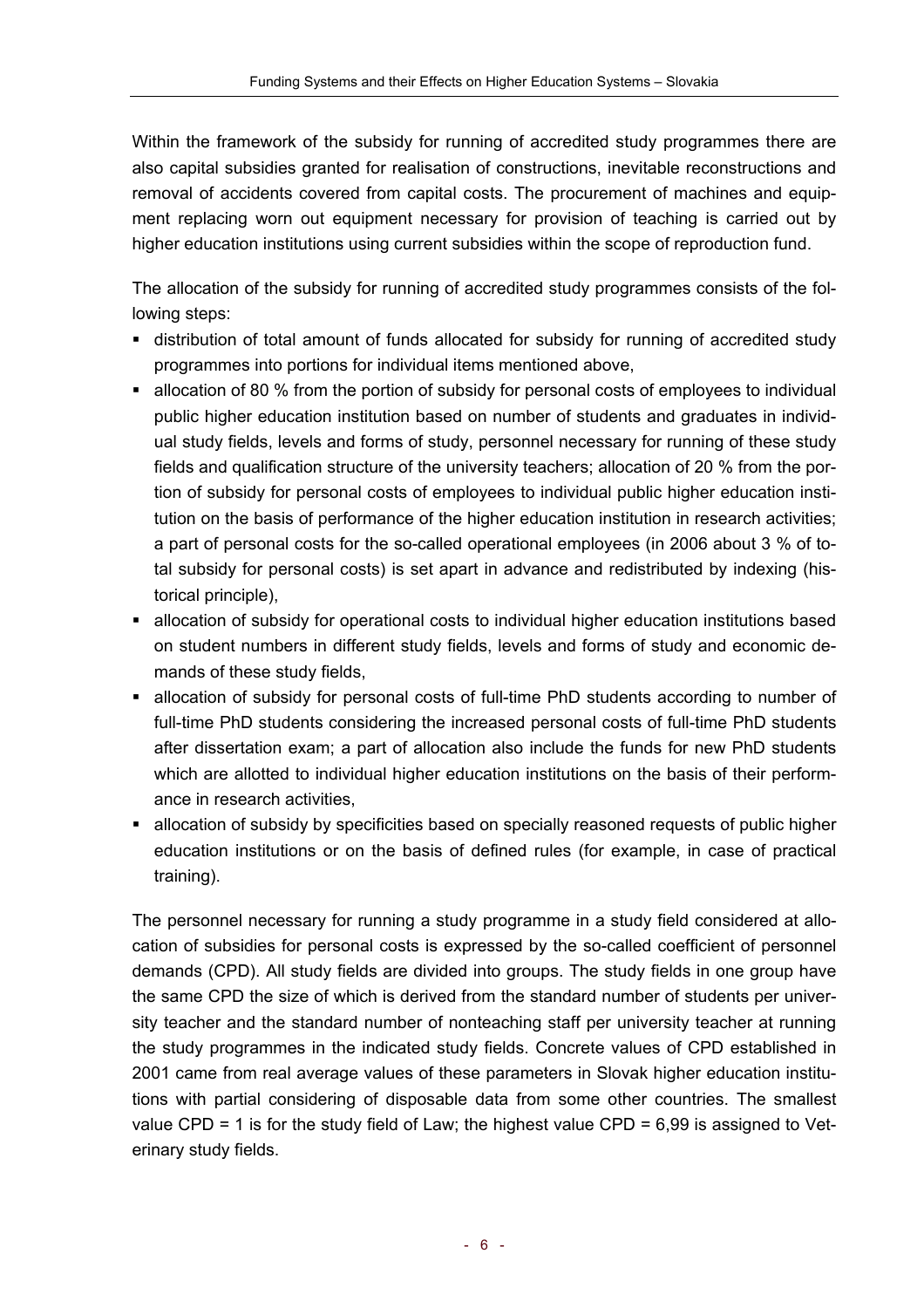Qualification structure of university teachers considered at allocation of subsidies for personal costs is expressed by means of coefficient of qualification structure (CQS), which expresses average qualification level of university teachers of the given higher education institution, while the university teacher with scientific-pedagogical degree of professor is counted with weight 2,0, university teacher with scientific-pedagogical degree of docent with weight 1,66, university teacher, who is not ranked among the two former groups, but has the academic degree of PhD. with weight 1,33 and the other academic staff with weight 1,0. The weight values for individual categories were set in the rate of average salary of university teachers in these categories.

The performance in research activities considered at allocation of subsidies for personal costs is determined on the basis of the following parameters:

- amount of funds acquired for the last two calendar years for research grants from abroad,
- amount of funds acquired for the last two calendar years for research grants from the State budget and from other home resources,
- number of graduates of PhD study (in both full-time and part-time form) for the last two calendar years,
- number of full-time PhD students after dissertation examination,
- performance in publishing for the last two years.

Economic demand of study field considered at allocation of subsidies for a part of operational costs is expressed by the so-called coefficient of economic demands (CED). Value of CED for the study field is derived from CPD value for this study field.

The level of higher education study is considered by coefficient 1 for study programmes of the first level (bachelor study), coefficient 1,5 for study programmes of the second level (magister, engineer and doctor's study) and by coefficients 2,0 or 3,5 for full-time form of study of the third level (PhD study) prior to or after the dissertation exam.

The form of higher education study is considered by coefficient 1 for full-time study and coefficient 0,3 for part-time study in both the first and second levels.

Since 2006, from the part of subsidies for running accredited study programmes allocated according to the student numbers and according to the research activities, 3,5 % shall be set apart in advance to artistic higher education institutions. This volume shall be broken down in a way adjusted to conditions of artistic higher education institutions.

## **2.1.6 Basic Rules on Allocation of Subsidies for Research, Development or Artistic Activities**

Subsidy for research, development or artistic activities is for

 coverage of costs for operation and development of infrastructure of higher education institution for research and development,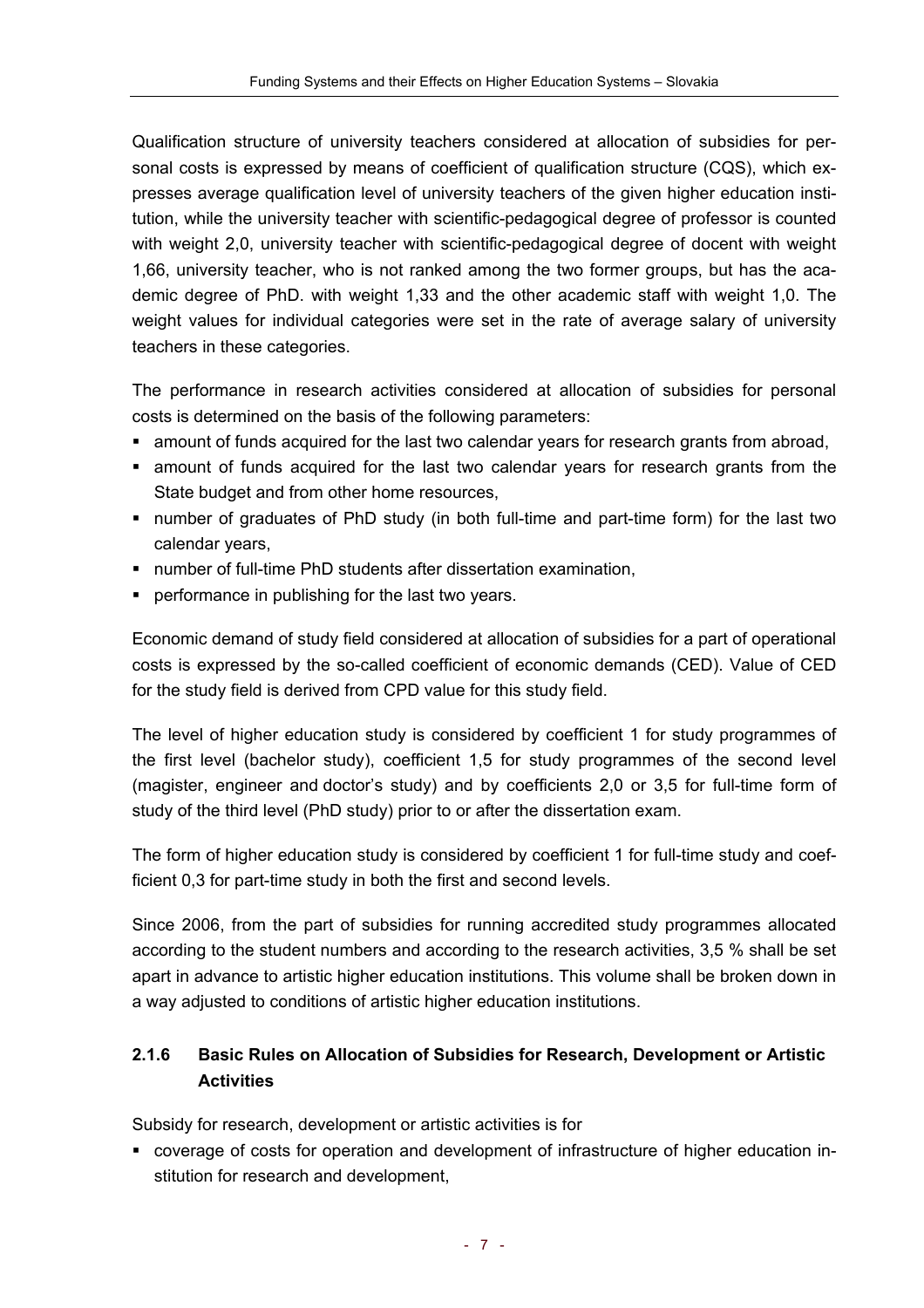financing of the research projects of higher education institutions in the field of basic research (the joint grant agency of the Ministry of Education and the Slovak Academy of Sciences VEGA), applied research, international scientific-technical cooperation and research for the needs of education sector (the grant agency of the Ministry of Education KEGA).

Allocation of subsidy for research, development or artistic activity consists of the following steps:

- distribution of the total volume of funds for subsidy for research, development or artistic activity into a part to cover costs for operation and development of infrastructure of higher education institution for research and development, and into four further parts for the financing of research projects of higher education institutions according to individual areas shown under b) of the above section,
- allocation of a part of subsidy for coverage of costs for operation and development of infrastructure of the higher education institution, for research and development allotted to individual higher education institutions on the basis of their research capacities given by number of teachers and research workers and the criteria shown in section 23,
- allocation of parts of subsidies for financing of research projects is carried out within the framework of internal grant system of the Ministry of Education by competition. Each from the four areas of projects has its own specific procedure for selection of projects for financing.

Since 2006, for subsidy to cover costs for operation and development of infrastructure of higher education institution for research and development of artistic higher education institutions, 3.5 % shall be assigned from the amount of funds meant for operation and development of infrastructure. This volume shall be broken down in a way adjusted to conditions of artistic higher education institutions.

# **2.2 Interrelationship between the Funding System and the State Higher Education Policy**

The current reform of higher education system in Slovakia, the essential part of which is the reform of its financing, took place during the office of two governments; the first period lasted from October 1998 to October 2002 and the second was linked to it to be finished after premature Parliamentary elections in June 2006.

For the needs of review of interrelationship between the current funding system and the State HE policy, the structure of priorities of higher education policy may be formulated on the basis of the programme declarations of the last two governments as follows:

- **•** broadening of access to higher education through
	- enlargement of capacities of higher education institutions (enabling to increase student numbers),
	- programme and institutional diversification of higher education system,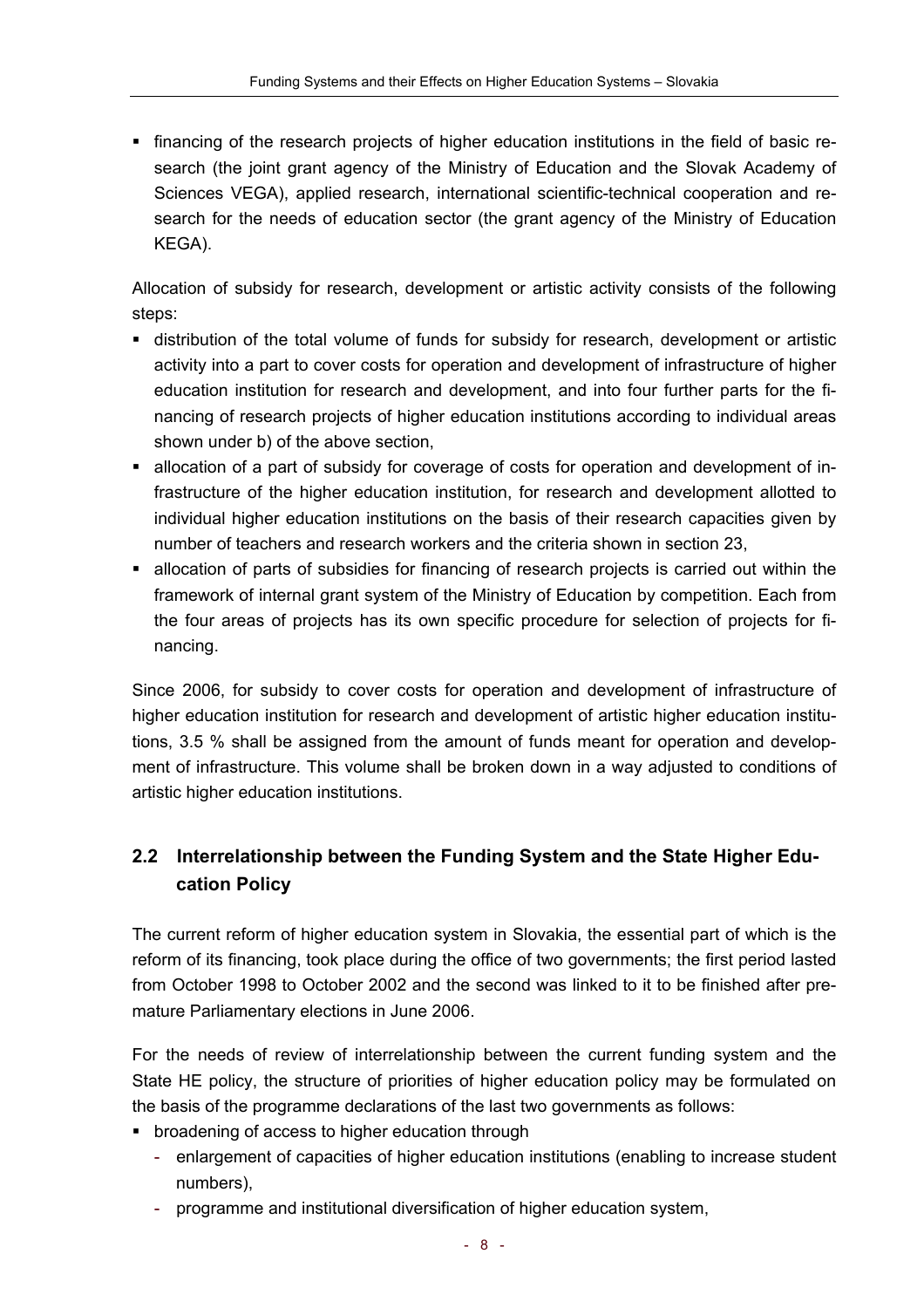- improvement of system of students' social support,
- support of quality of higher education institutions in the field of education,
- support of the scope and quality of higher education research and development.
- support of PhD study
	- from the point of view of the scope,
	- from the point of view of efficiency,
- solution of long-term problem of funding through
	- support of multisource funding,
	- increase of subsidies from the State budget.

The system of funding contains for each of the above priorities the measures, which should serve for its support. Their list is shown in Table 1. Some measures are shown several times as they support several priorities.

| Table 1: Priorities of the government HE policy and the measures for their support within the funding system |  |  |
|--------------------------------------------------------------------------------------------------------------|--|--|
|                                                                                                              |  |  |

| <b>Priorities of the</b><br>government HE pol-<br>icy | Measures in the funding system for the priority support                                                   |
|-------------------------------------------------------|-----------------------------------------------------------------------------------------------------------|
| Enlargement of capa-                                  | • Dependence of the amount of subsidy on number of students and graduates                                 |
| city of higher educati-<br>on institutions            | • Allocation of capital subsidies for new constructions for higher education<br>institutions              |
| Improvement of the                                    | • Substantial expansion of the system of social scholarships                                              |
| system of students'                                   | • Introduction of motivation scholarships                                                                 |
| social support                                        | • Provision of contribution for student catering and housing                                              |
| Support of quality in<br>the field of education       | • Dependence of the amount of subsidy on qualification structure of university<br>teachers                |
|                                                       | • Introduction of motivation scholarships                                                                 |
|                                                       | • Support of higher education research and development                                                    |
|                                                       | • Support of qualification growth of young university teachers                                            |
|                                                       | • Support of research projects aimed at education system (KEGA)                                           |
|                                                       | • Support related to using IT in higher education institutions                                            |
|                                                       | • Support for development of advanced laboratories and other advanced<br>workplaces                       |
| Support of the scope                                  | • Allocation of funds for projects in competitive way                                                     |
| and quality of higher                                 | • Dependence of amount of subsidy on research performance                                                 |
| education research<br>and development                 | Increase of total amount of funds for support of research and development<br>٠                            |
|                                                       | Support of PhD study<br>٠                                                                                 |
|                                                       | • Support for development of advanced laboratories and other advanced<br>workplaces                       |
| Support of increasing<br>the scope of PhD             | • Substantial increase of number of allocated posts (=funds) for new PhD<br>students during 2002 - 2006   |
| study                                                 | • Inclusion of results of PhD study into criteria for allocation of subsidies (re-<br>search performance) |
|                                                       | Support for development of advanced laboratories and other advanced<br>workplaces                         |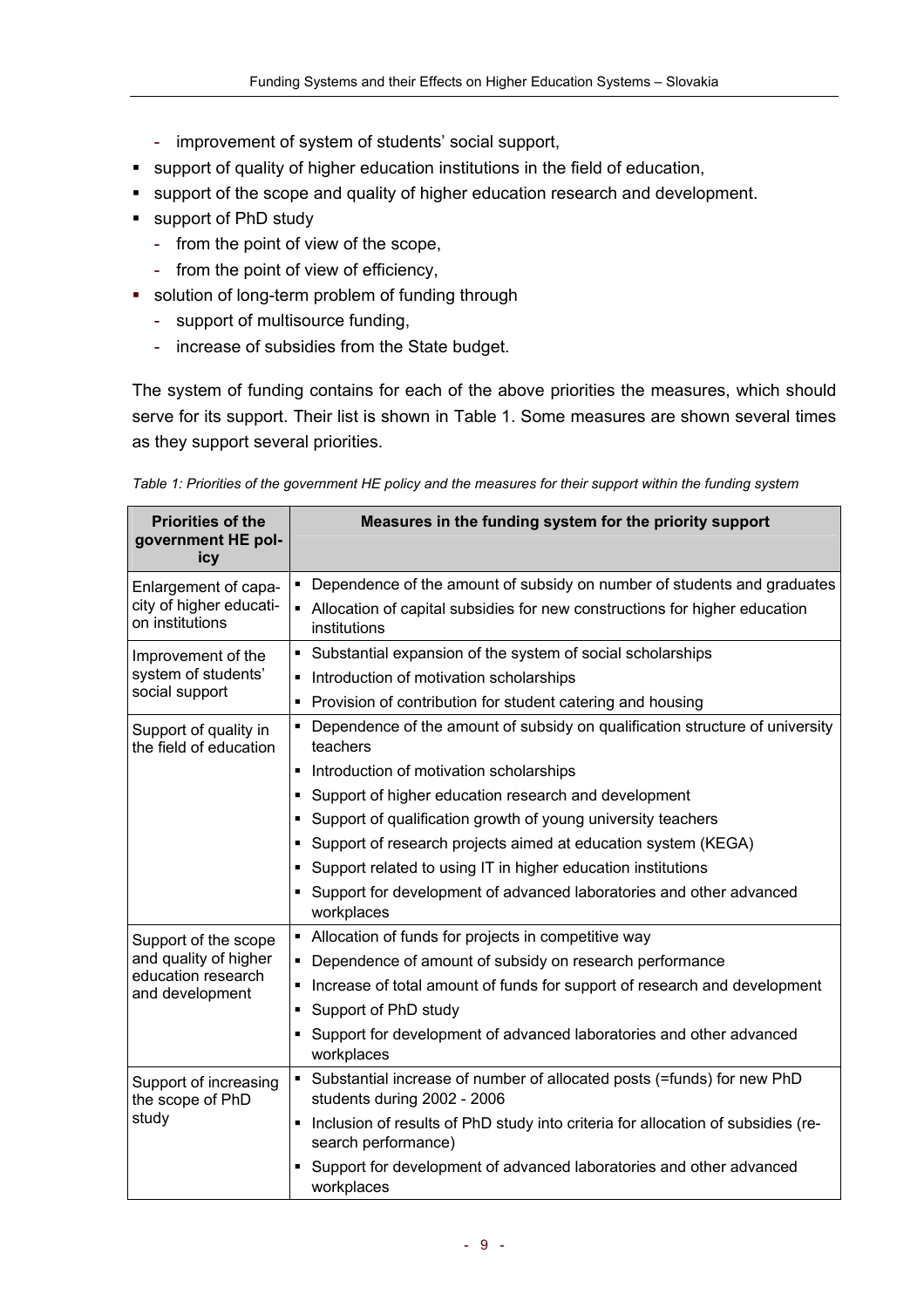| <b>Priorities of the</b><br>government HE pol-<br>icy | Measures in the funding system for the priority support                                                                          |
|-------------------------------------------------------|----------------------------------------------------------------------------------------------------------------------------------|
| Support of increasing<br>efficiency of PhD            | • Inclusion of results of PhD study into criteria for allocation of subsidy (re-<br>search performance)                          |
| study                                                 | Support for development of advanced laboratories and other advanced<br>workplaces                                                |
| Support of multisour-<br>ce financing                 | • Transformation of higher education institutions from State budgetary organi-<br>zations to public higher education institution |
|                                                       | Introduction of tuition fees in case of study exceeding the standard length                                                      |
|                                                       | Inclusion of results in obtaining grants from other sources into criteria for<br>allocation of subsidy                           |
| Increase of subsidies<br>from the State budget        | • Provision of permanent inter-year increase of subsidy from State budget to<br>higher education system                          |

# **2.3 Main Development Trends in the Slovak Higher Education and Their Link to the Funding System**

This part presents a review of selected data on higher education for recent years with the aim to characterize development trends and their link to the funding system. We consider it as the first analysis that needs to be followed by a more profound one. At the same time, the period of five years during which a new guide on funding is used is with several indicators rather short for formulation of definite conclusions.

## **2.3.1 Numbers of new students entering higher education institution: full-time form of study**

The data on number of new students and on their percentage in population aged 18 years (since 2003 aged 19) are shown in Table 2. By the academic year 2001/2002 including, we consider the State higher education institutions (without military higher education institutions and police academy) and since the academic year 2002/2003 the public higher education institutions (since we assess the link to the funding system in the period 2002 – 2005, which was applied to public higher education institutions only). Owing to special situation in the academic year 2003/2004, in which the number of applicants for entering higher education was negatively affected by the transition to 9-year primary school introduced in the school year 1989/1999, for purposes of trend identification in this part we replace the number of new students in 2003 by average of years 2002 and 2004.  $1$ )

 $<sup>1</sup>$ ) Table shows the real number of new students.</sup>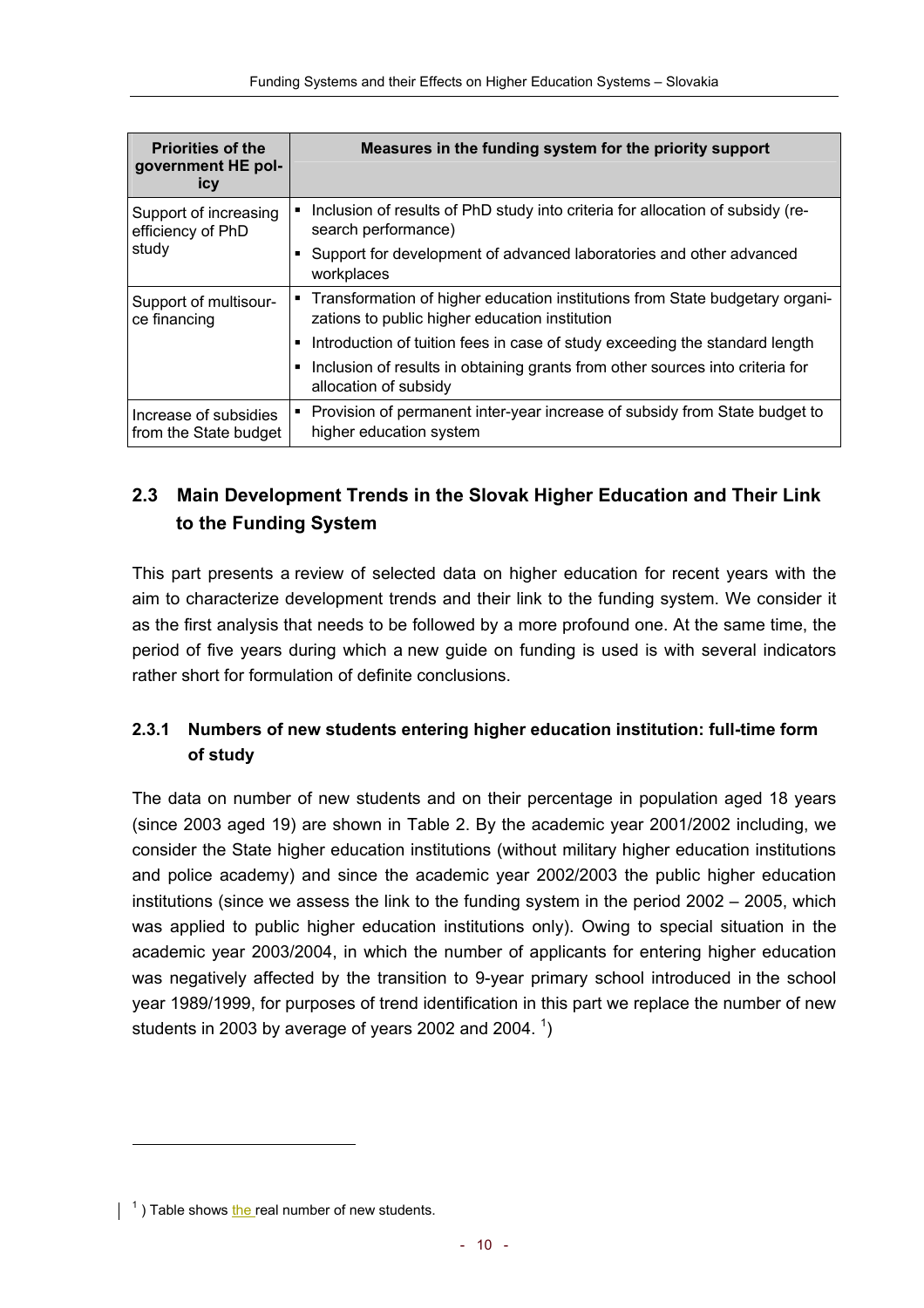| Form of study / Year                                     | 1990    | 1995   | 2000   | 2001   | 2002    | 2003   | 2004     | 2005   |
|----------------------------------------------------------|---------|--------|--------|--------|---------|--------|----------|--------|
| Number of new students in<br>the full-time form of study | 13 4 04 | 20 809 | 24 279 | 24 270 | 26 974  | 24 150 | 32 4 8 8 | 35 542 |
| % of population aged 18 (19)                             | 15.9%   | 21.8%  | 27.2%  | 27.2%  | 30.4%   | 27.2%  | 36.7%    | 41.3%  |
| Number of new students in<br>part-time form of study     | 1868    | 3881   | 9665   | 12 763 | 8 0 5 7 | 15 057 | 15718    | 17 254 |
| % of population aged 18 (19)                             | 2.2%    | 4.1%   | 10.8%  | 14.3%  | $9.1\%$ | 17.0%  | 17.7%    | 20.1%  |
| Total                                                    | 15 272  | 24 690 | 33 944 | 37 033 | 35 0 31 | 39 207 | 48 206   | 52 796 |
| % of population aged 18 (19)<br>2 <sub>1</sub>           | 18.1%   | 25.9%  | 38.0%  | 41.5%  | 39.5%   | 44.2%  | 54.4%    | 61.4%  |

*Table 2: Data on number of new students in the academic years 1990/91 to 2005/2006* 

The period considered is characterized by stable growth in number of new students the rate of which slacked mildly over the years 1996 – 2000. After 2001 (except for 2003 – reasons are shown above) an ascending trend in number of new entrants is evident. Linear trend  $3$ ) of inter-year growth in the period 2001 – 2005 is 1,8-times higher than linear trend of growth in 1990 – 1995.

As obvious from the above data, in the period 2002 to 2005, that is, during validity of the new guide on funding, a remarkable growth of admitted students took place compared to the previous period, leading to fulfilling one of the government priorities in the field of higher education.

# **2.3.2 Numbers of new students entering higher education institution – part-time form of study**

In case of part-time form of study, a constant growth in number of new entrants could be observed with several milestones. The first milestone is the year 1995, another is the year 2001. Since then the growth has been marked. The only exception is the year 2002, when a decline occurred in number of new entrants. The decline was caused by the fact that the new Higher Education Act explicitly set out free access to part-time study to which some higher education institutions responded in such a way that they did not admit any new students to part-time study courses for academic year 2002/2003.

<sup>&</sup>lt;sup>2</sup>) In 2005, this portion represents up to 66.9% along with new students of private higher education institutions.<br><sup>3</sup>) By the trend of inter vear growth in student pumbers we understand the east ising function used <sup>3</sup>) By the trend of inter-year growth in student numbers we understand the coefficient of linear function used at linear approximation of the values of student numbers.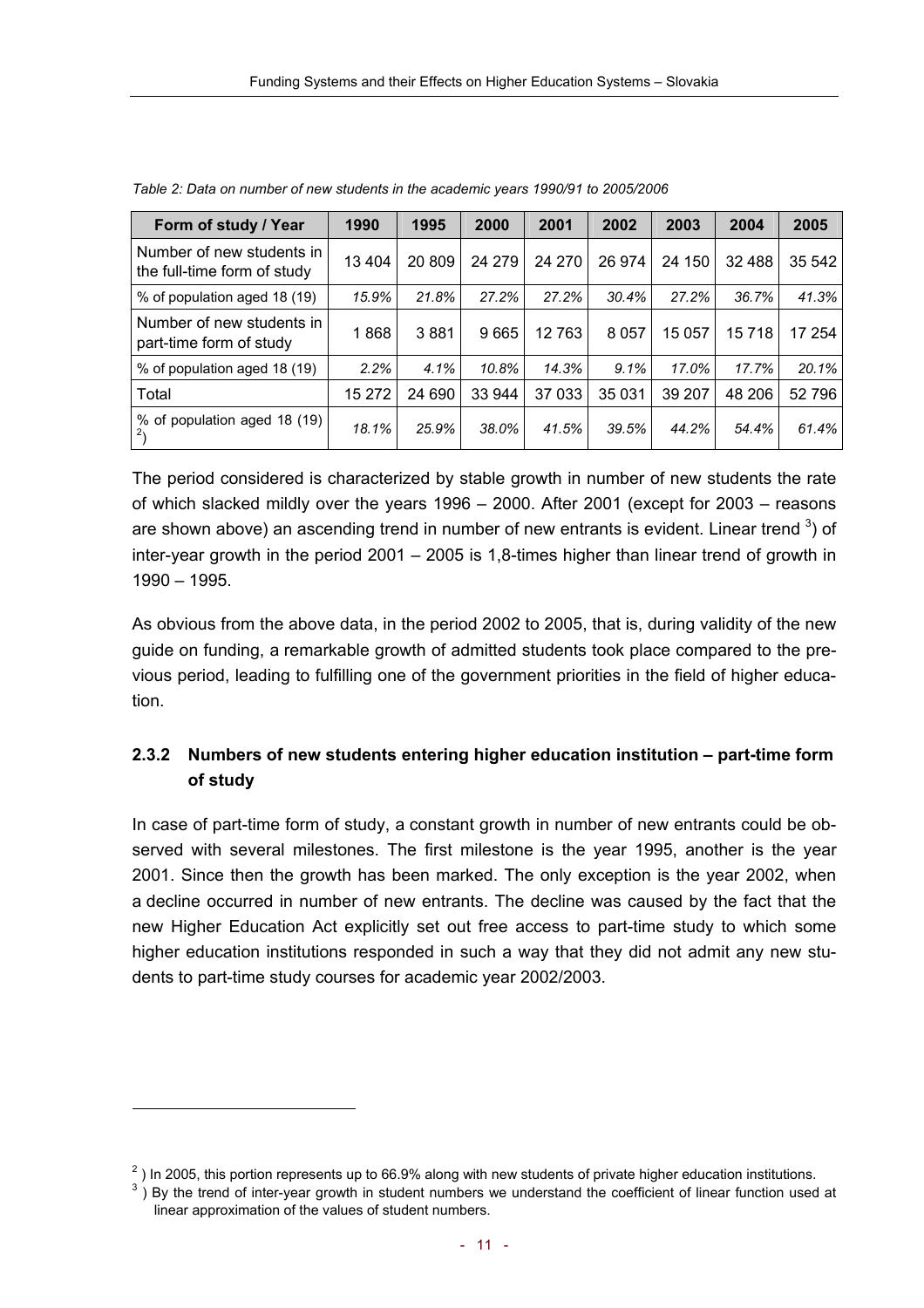#### **2.3.3 System of students' social support**

The field of students' social support includes social scholarships, student loans and sup-port of student housing and catering. Data on development in this area are shown in Table 3.

| Data / Year                                                                                         | 2000    | 2001    | 2002    | 2003    | 2004    | 2005    |
|-----------------------------------------------------------------------------------------------------|---------|---------|---------|---------|---------|---------|
| Amount of funds paid for social<br>scholarships (thousand SKK)                                      | 11 615  | 37 056  | 108 805 | 201 018 | 208 756 | 210 890 |
| Number of social scholarship<br>holders $4$ )                                                       |         | 2 743   | 7667    | 10 072  | 14 24 6 | 12 515  |
| Bed capacity in student dormito-<br>ries                                                            | 42 270  | 43 0 76 | 43749   | 44 992  | 45 955  | 47408   |
| Number of unhandled applica-<br>tions for housing                                                   | 9 5 5 7 | 11410   | 14 506  | 12 4 23 | 9606    | 14 459  |
| Number of meals served in stu-<br>dent canteens with a contribution<br>from State budget (thousand) | 2983    | 2699    | 2 2 3 7 | 2018    | 2 178   | 2 1 4 9 |
| Amount of funds <sup>5</sup> ) paid for loans<br>from the Student Loan Fund<br>(thousand SKK)       | 98 390  | 96 550  | 93 988  | 100 064 | 110 920 | 96 776  |
| Number of students who were<br>granted loans                                                        | 4 9 8 8 | 4926    | 4898    | 5 0 64  | 5560    | 3984    |
| Number of unhandled applica-<br>tions for loan                                                      | 2464    | 664     | 128     | 585     | 156     | 254     |

*Table 3: Basic data on development in the field of students' social support in 2000 - 2005* 

A more remarkable progress in the field of students' social support has been achieved in social scholarships only. It should be noted that the further substantial extension of social scholarships has been brought about by the new Decree valid since 1 April 2006, on the basis of which the maximum limit of social scholarship has been doubled and the circle of scholarship holders has been extended too.

The housing capacities in student dormitories have been gradually extended, the rate of growth has been under 50% level compared to the growth of full-time students. Higher education institutions complete their housing capacities in student dormitories by beds in contract establishments. Number of students accommodated in contract establishments ranged around 3000 in recent years.

The level of interest in catering in student canteens is low and throughout the period, while calculated per student numbers, it has been declining.

 $<sup>4</sup>$ ) There is no data available on the number of scholarship holders for 2000. In recent years, number of scholar-</sup> ship holders as at 15.10., eventually, as at 31.10. is indicated.

<sup>&</sup>lt;sup>5</sup>) The data are for academic years. In the column marked as year R there is data for academic year R-1/R.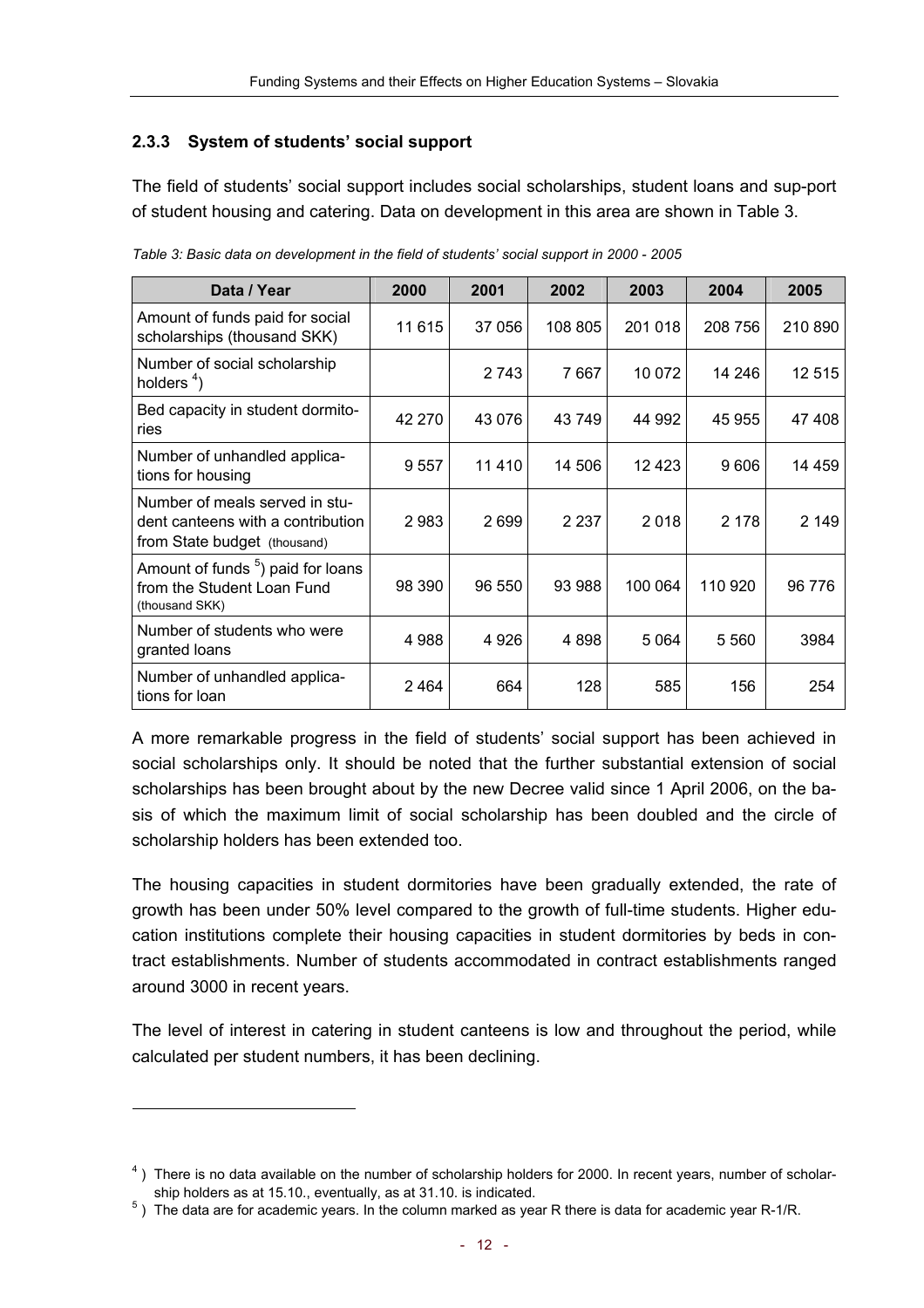Possibilities of the Student Loan Fund remained approximately at the same level from the point of view of available amount of funds over the whole period. Starting with the year 2004, the maximum loan limit increased from SKK 20 000 to SKK 40 000 and the circle of eligible students grew up. The level of interest in student loans has been declining.

The area of students' social support also includes introduction of motivation scholarships since academic year 2005/06. These scholarships are primarily considered as an instrument for support of improving higher education quality. Annual costs for motivation scholarships range around SKK 200 000 thousand SKK at the moment. Ten percent of students with the best study results and the students who achieved excellent results in scientific, artistic or sports activities are eligible for motivation scholarships.

#### **2.3.4 Qualification structure of university teachers**

Qualification structure of teachers is expressed by coefficient of qualification structure CQS (see above). Data on qualification structure of academic staff in the form used in the funding system are available since 2003 and are given (except data on UJS Komárno, which did not exist throughout the whole period considered) in Table 4.

| Year                                                                                                      | 2003    |        |         | 2004   |         | 2005   |         | 2006   | Difference be- |                        |  |
|-----------------------------------------------------------------------------------------------------------|---------|--------|---------|--------|---------|--------|---------|--------|----------------|------------------------|--|
| <b>CQS</b>                                                                                                | 1,353   |        | 1,358   |        |         | 1,360  |         | 1,381  |                | tween<br>2006 and 2003 |  |
| Number of teachers in individual categories and their share in total number of<br>teachers <sup>6</sup> ) |         |        |         |        |         |        |         |        |                | $\%$                   |  |
| with degree of<br>professor                                                                               | 1 0 9 5 | 11.5%  | 1 2 8 5 | 13.1%  | 1 2 7 5 | 12.8%  | 1 3 1 2 | 13.3%  | 217            | 19.8%                  |  |
| with degree of<br>docent                                                                                  | 2 3 1 0 | 24.4%  | 2 147   | 21.9%  | 2 2 4 1 | 22.5%  | 2 3 1 4 | 23.5%  | 4              | 0.2%                   |  |
| with degree of<br>PhD. only                                                                               | 2 2 0 3 | 23.2%  | 2420    | 24.7%  | 2 506   | 25.2%  | 2 7 4 4 | 27.9%  | 541            | 24.5%                  |  |
| without<br>de-<br>gree of PhD.                                                                            | 3873    | 40.9%  | 3934    | 40.2%  | 3920    | 39.4%  | 3 4 5 7 | 35.2%  | $-416$         | $-10.7%$               |  |
| <b>Total</b>                                                                                              | 9481    | 100.0% | 9787    | 100.0% | 9941    | 100.0% | 9827    | 100.0% | 346            | 3.6%                   |  |

*Table 4: Development of qualification structure of teachers in 2003 - 2006* 

The above data demonstrate tendency of increasing qualification level of academic staff expressed through the received scientific-pedagogical degrees and academic degree of PhD., which was the aim of inclusion of CQS in criteria for allocation of subsidy.

 $^6$ ) The calculated state of evidence as at 1 January of given year is considered.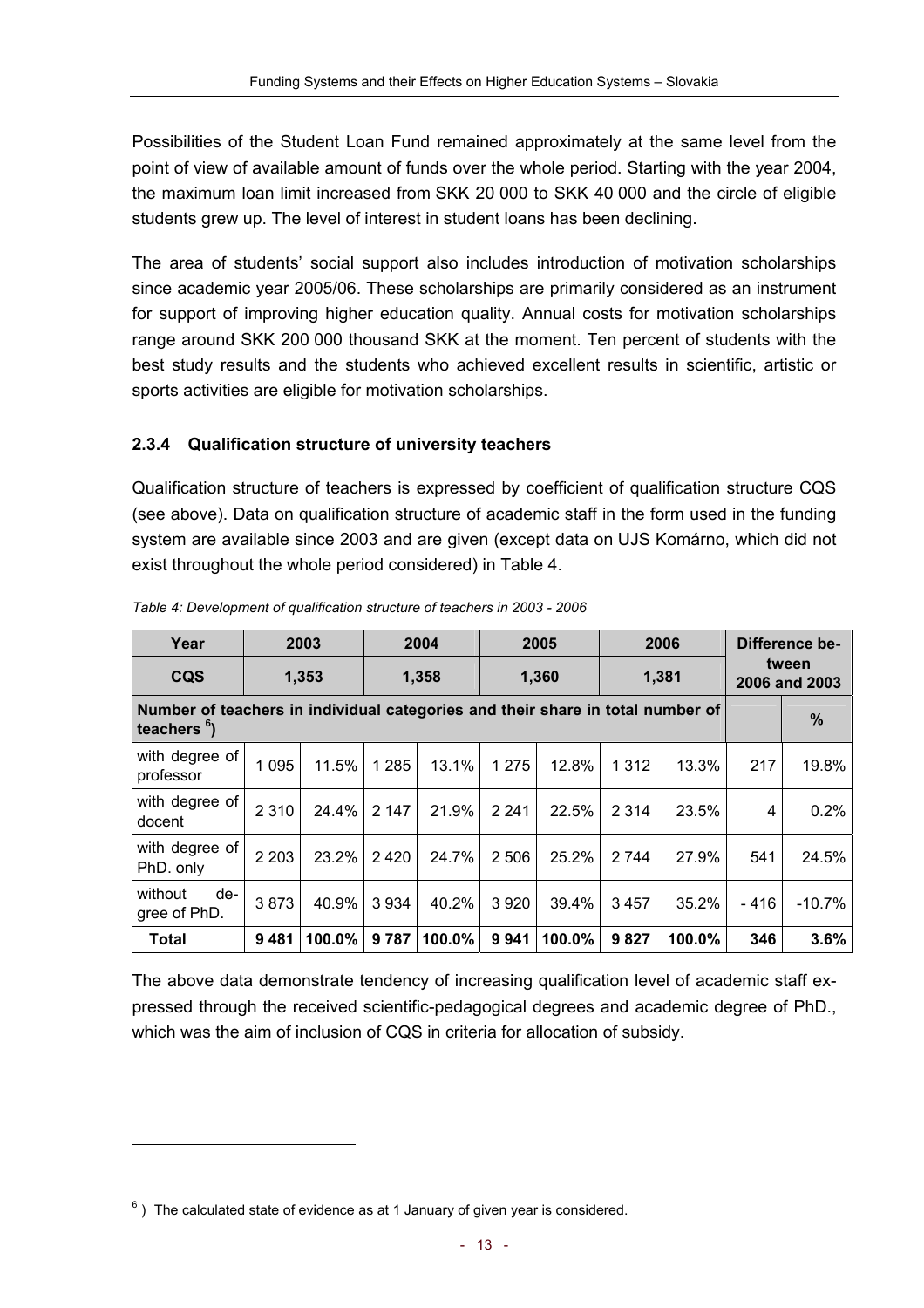#### **2.3.5 Ratio of unsuccessful students**7)

One of the basic indicators typical for the higher education system is successfulness, or unsuccessfulness in the study. Due to lack of appropriate statistics, the unsuccessfulness of study in the given academic year (Table 5) was expressed as percentage rate of students who were not successful in completing their higher education study in the given academic year, in total number of students. The number of unsuccessful students in academic year R/R+1 was defined for the purposes of this part as the difference between the number of students in academic year R+1/R+2 and sum of the number of students in academic year R/R+1 and number of new entrants for academic year R+1/R+2 reduced by number of graduates in academic year R/R+1, that is, according to formula  $^{8}$ )

unsuccessful<sub>R/R+1</sub> =  $all_{R+1/R+2} - (all_{R/R+1} + new_{R+1/R+2} - graduates_{R/R+1})$ 

| <b>Academic year</b>                                      | 1995/96 | 1996697 | 1997/98 | 1998/99 | 1999/00 | 2000/01 | 2001/02 | 2002/03 | 2003/04 | 2004/05 |
|-----------------------------------------------------------|---------|---------|---------|---------|---------|---------|---------|---------|---------|---------|
| % of unsuccessful<br>students in full-time<br>form        | 9.3%    | 7.7%    | 8.8%    | 7.8%    | 8.4%    | 10.6%   | 8.7%    | 11.2%   | 8.5%    | 11.9%   |
| % of unsuccessful<br>students<br>part-<br>in<br>time form | 9.1%    | 4.5%    | 5.6%    | 4.9%    | 3.3%    | $3.0\%$ | 6.5%    | 9.5%    | 6.8%    | 10.0%   |
| % of unsuccessful<br>students in total                    | 9.3%    | 7.2%    | 8.2%    | 5.4%    | 7.1%    | 8.6%    | 8.1%    | 10.7%   | 8.0%    | 11.3%   |

| Table 5: Percentage of unsuccessful students in academic years 1995/96 - 2004/05 |  |  |  |
|----------------------------------------------------------------------------------|--|--|--|
|                                                                                  |  |  |  |
|                                                                                  |  |  |  |

While comparing the rate of unsuccessful students in individual higher education institutions, much higher values are evident in case of technology-oriented higher education institutions. Concrete data are contained in Table 6.

At more detailed review according to individual years of study, it appears that the greatest unsuccessfulness of students occurs in the first year of their study where it reaches the value up to around 30 %.

 $^7$ ) The indicator used in this part does not coincide with the classic "drop-out" rate which characterizes which percentage of those who enter higher education courses will prematurely finish it. But these indicators are internally related. A simplified example: For three year study, 10% of unsuccessfulness corresponds to 27% of classical drop-out. 8

 $8$ ) The indicated calculation is a simplification as it does not take into account, e.g., interruptions of the study. Nevertheless we consider the presented results as useful for basic orientation.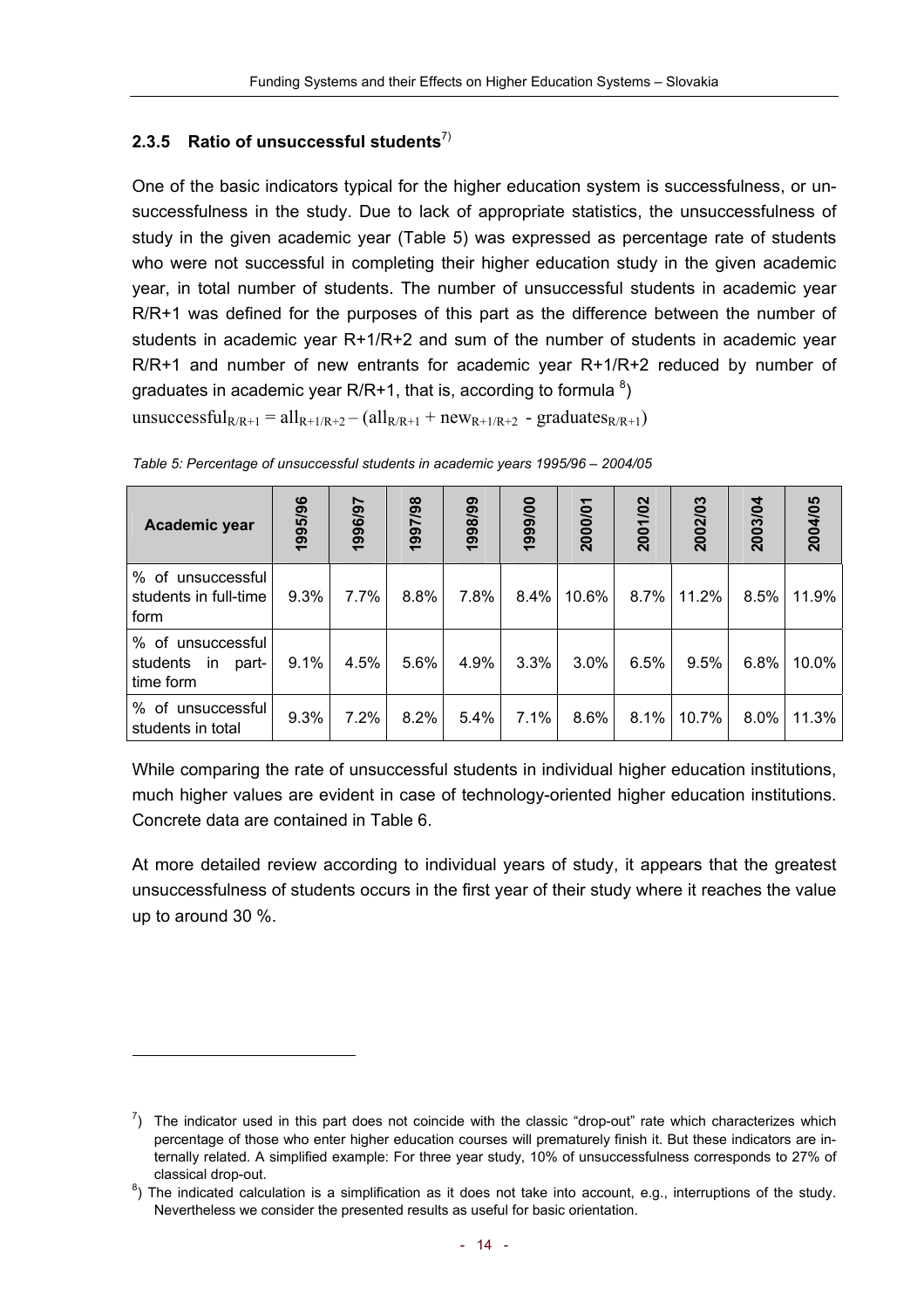| Academic year                                          | 1995/96 | 1996/97 | 1997/98 | 1998/99 | 1999/00 | 2000/01 | 2001/02 | 2002/03 | 2003/04 | 2004/05 |
|--------------------------------------------------------|---------|---------|---------|---------|---------|---------|---------|---------|---------|---------|
| % of unsuccessful<br>students in full-time<br>form     | 18.9%   | 15.6%   | 15.8%   | 14.4%   | 17.6%   | 20.1%   | 15.4%   | 17.5%   | 11.7%   | 19.5%   |
| % of unsuccessful<br>part-<br>students in<br>time form | 31.0%   | 28.0%   | 28.8%   | 18.9%   | 20.6%   | 14.3%   | $8.0\%$ | 22.5%   | 22.9%   | 21.7%   |
| % of unsuccessful<br>students in total                 | 19.7%   | 16.5%   | 16.9%   | 14.8%   | 17.9%   | 19.5%   | 14.4%   | 18.3%   | 14.0%   | 20.0%   |

*Table 6: Percentage of unsuccessful students in academic years 1995/96 – 2004/05 in technology-oriented higher education institutions* 

Tables 5 and 6 do not indicate any significant relation between the new system of funding and the percentage of unsuccessful students.

#### **2.3.6 PhD Study**

One of the government priorities was also the development of PhD study. The basic data on PhD study for 2002 – 2005 are shown in Table 7.

A special support of the PhD study according to the guide in previous years manifested itself in both the increase in number of new vacancies of full-time PhD students and the increase in successfulness of the PhD study.

*Table 7: Number of students and graduates of full-time PhD study in 2000 - 2005* 

| Item / Year                                                                                                            | 2002    | 2003    | 2004    | 2005    |
|------------------------------------------------------------------------------------------------------------------------|---------|---------|---------|---------|
| Number of PhD vacancies available for new full-time stu-<br>dents for which Ministry allotted funds for personal costs | 600     | 942     | 1 2 1 8 | 1 200   |
| Number of students of full-time PhD study                                                                              | 2067    | 2 2 9 5 | 2656    | 3 2 3 0 |
| Number of graduates of full-time PhD study                                                                             | 180     | 189     | 234     | 343     |
| Funds from the State budget for personal costs of PhD<br>students (thousand SKK) <sup>9</sup>                          | 232 268 | 268 120 | 358 455 | 525 164 |

#### **2.3.7 Funding of public higher education institutions from the State budget**

One of the two most important problems of the Slovak higher education identified in the strategy of 2000 was its long-year insufficient funding. The government has therefore com-

 $9$ ) The figures presented here represent final volumes, the figures in Table 11 are volumes in the initial budget.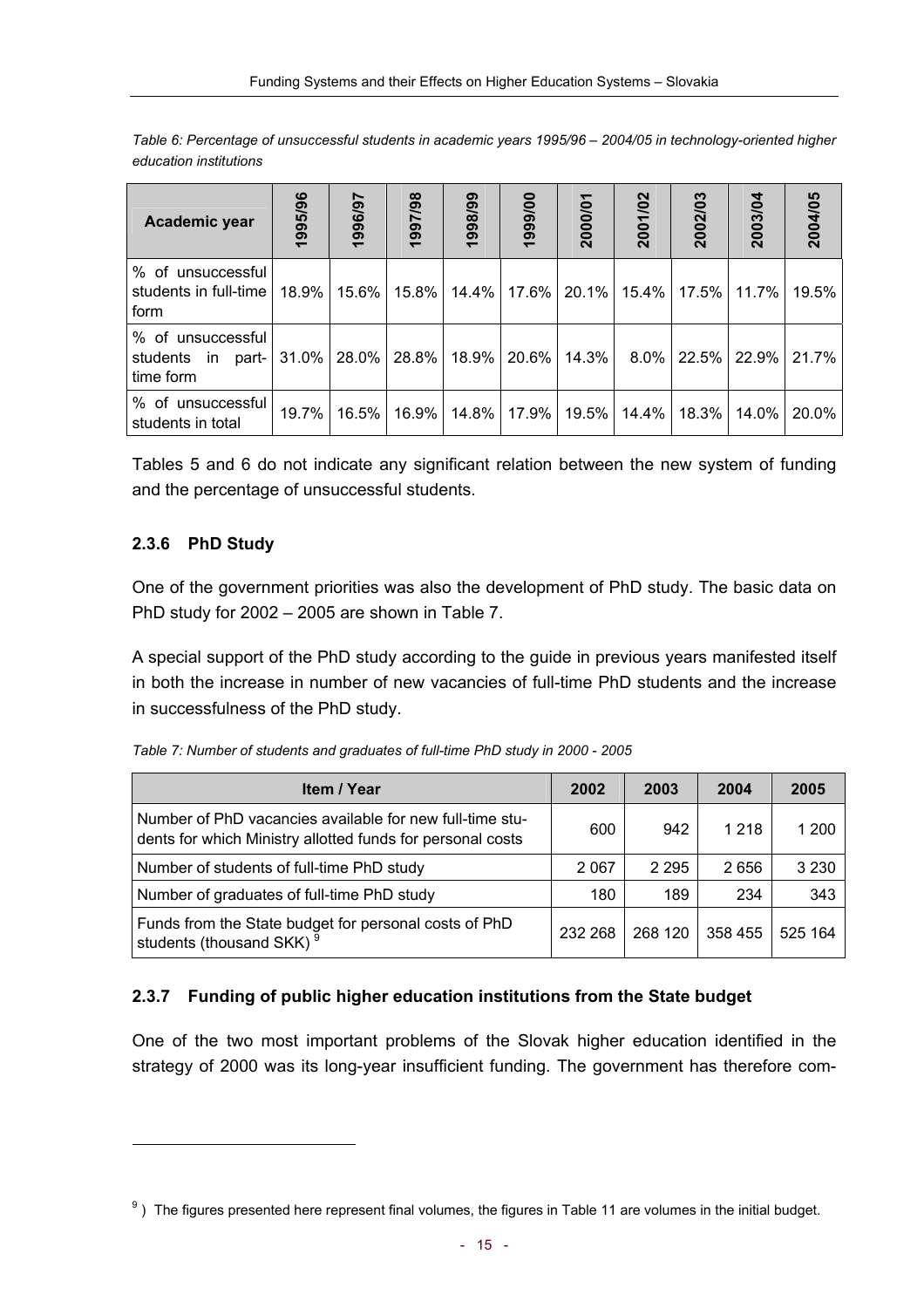mitted itself from 2001 to annually increase the funds for higher education.<sup>10</sup>) Development of higher education funding in current prices and in the-year-2000-prices is shown in Table 11. The data document the way in which the government fulfilled its commitment.

Table 11 also contains data on total number of students from 2000 to 2006. As it follows from the bottom line in the table, the contribution from the State budget per student from 2002 to 2006 in the prices of 2000 has been maintained at the same level. In other words, the growth in student numbers and inflation were sufficiently compensated by increase of funds for public higher education institutions from the State budget.

# **2.3.8 Salary-related development in higher education in relation to average salary in the national economy**

A weakness of the Slovak higher education consisted and still partially consists in salary assessment of employees of higher education institutions and, particularly, the academic staff. Development in this area, also in relation to average salary in the national economy, is given in Table 8.

As obvious from Table 8, average annual growth in salaries in higher education sector was roughly by 50 % higher than average growth of salaries in national economy. It is first of all a consequence of regular inter-year increase of budget of higher education institutions from the State budget.

# **2.3.9 Development of the structure of allocation of subsidies to public higher education institutions from the State budget in relation to quantitative and qualitative parameters**

The ways (criteria) used in allocation of subsidy from the State budget to public higher education institution may be divided as follows:

- allocation according to historical principle,
- allocation according to performance in educational in which student numbers play a decisive role,
- allocation according to performance in research (including the rate of successfulness of PhD study),
- allocation according to specificities,
- allocation according to project quality,
- **allocation according to other criteria.**

 $\overline{a}$ 

 $10$ ) The original commitment of the government was related to 2001 – 2003, but inter-year increase has continued up to now.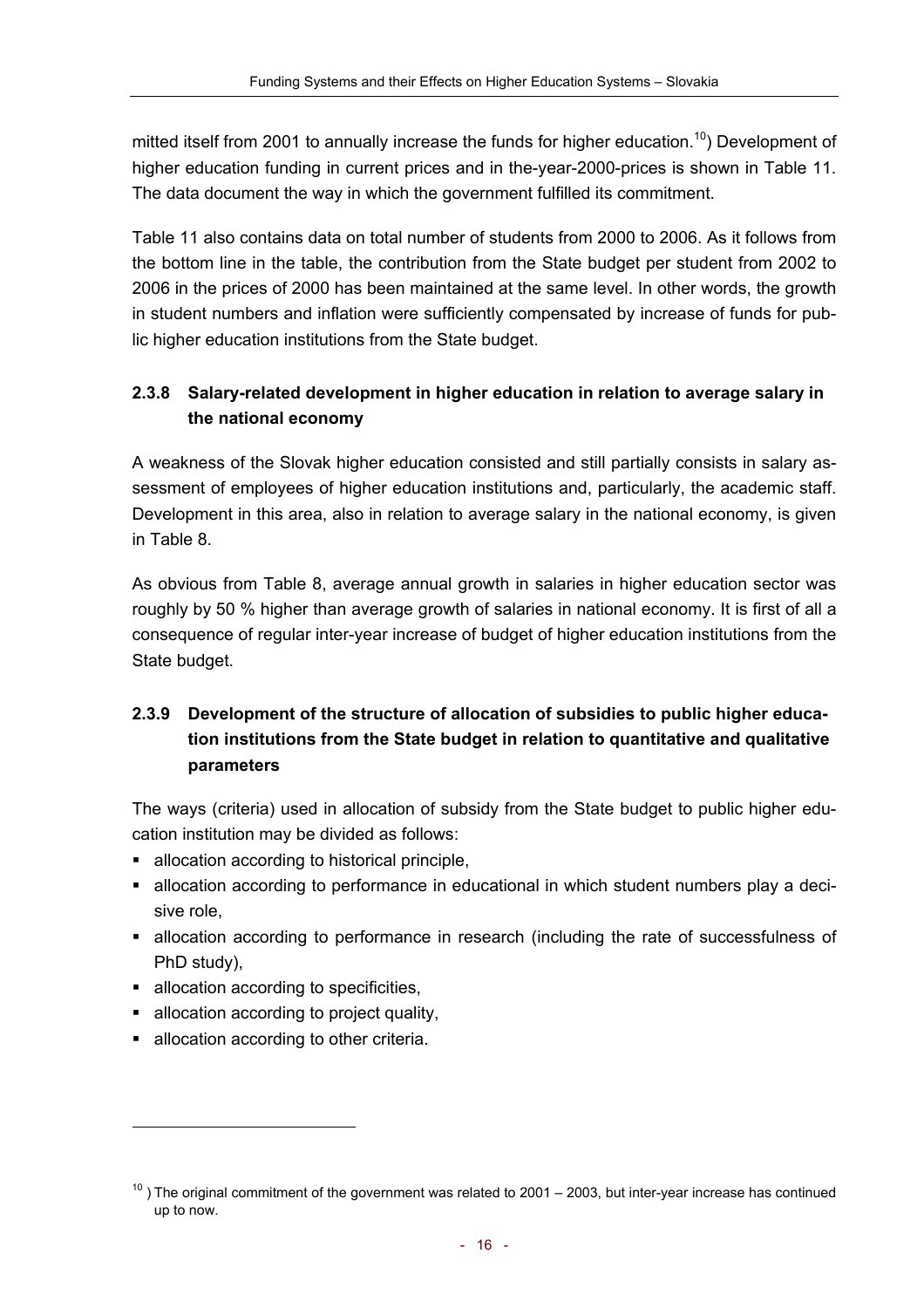| Year                                                                                                              | 2001    | 2002  | 2003    | 2004    | 2005    | Average<br>annual<br>growth |
|-------------------------------------------------------------------------------------------------------------------|---------|-------|---------|---------|---------|-----------------------------|
| Average salary in national economy<br>(SKK)                                                                       | 12 3 65 | 13511 | 14 3 65 | 15 8 25 | 17 290  | 1 2 3 1                     |
| Percentage of growth in average salary<br>in national economy compared to 2001                                    | 0.0%    | 9.3%  | 16.2%   | 28.0%   | 39.8%   | 10.0%                       |
| Average salary of employees in higher<br>education institutions (SKK)                                             | 11 617  | 13411 | 16 658  | 17 574  | 19 0 27 | 1853                        |
| Percentage of growth in average salary<br>of employees of higher education institu-<br>tions as compared to 2001  | 0.0%    | 15.4% | 43.4%   | 51.3%   | 63.8%   | 15.9%                       |
| Ratio of average salary of employees of<br>higher education institutions to average<br>salary in national economy | 0,94    | 0,99  | 1,16    | 1,11    | 1,10    |                             |
| Average salary of academic staff (SKK)                                                                            | 15 4 41 | 17613 | 23 056  | 23 4 68 | 24 962  | 2 3 8 0                     |
| Percentage of growth of average salary<br>of academic staff as compared to 2001                                   | $0.0\%$ | 14.1% | 49.3%   | 52.0%   | 61.7%   | 15.4%                       |
| Ratio of average salary of academic staff<br>to average salary in national economy                                | 1,25    | 1,30  | 1,61    | 1,48    | 1,44    |                             |

*Table 8: Development of average salary in higher education sector and its comparison with development of average salary in national economy* 

The size of portions and percentage rates in the approved budget for allocation according to individual criteria in different years are shown in Table 9.

As obvious from Table 9, the development of the guide on allocation of subsidy from 2002 to 2006 led to gradual strengthening of the weight of criteria aimed at performance in research and at allocation according to project quality, which means that according to these criteria still greater volumes of subsidies were gradually allocated.

#### **2.3.10 Research and development funding in public higher education institutions**

The major sources of funding of research and development in public higher education institutions in recent period were

- subsidy for research, development and artistic activities provided by the Ministry of Education from the State budget within the special funds for higher education (program 077 – Higher education and science, students' social support),
- funds granted to public higher education institutions for research projects by the Agency for Support of Research and Development and within the framework of State programmes,
- sources for funding of research projects received from abroad.

A review of volume of funds for research and development in higher education institutions in individual years is given in Table 10.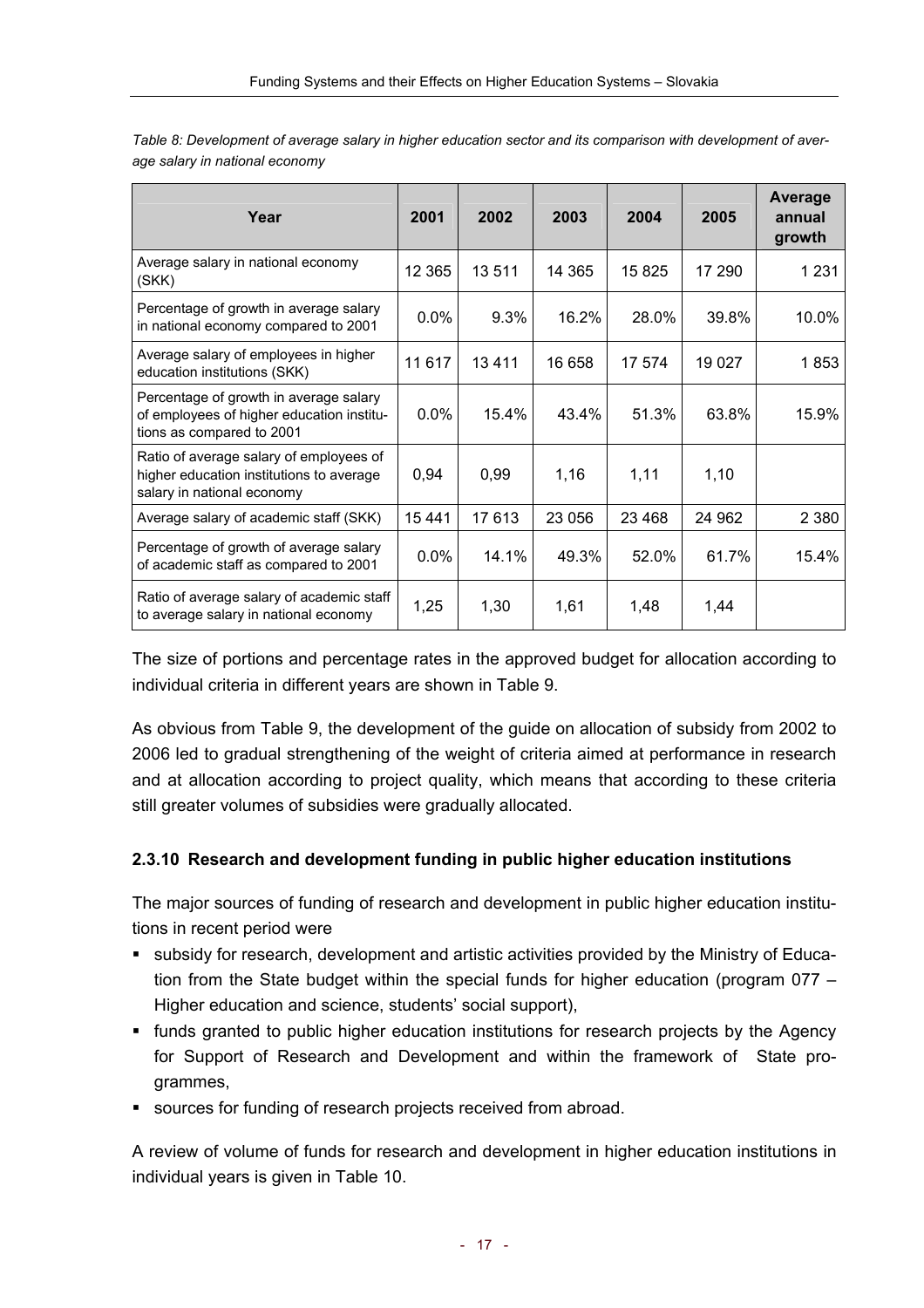| Item / Year                                                                            | 2002      |        | 2003      |        | 2004      |        | 2005        |         | 2006          |         |
|----------------------------------------------------------------------------------------|-----------|--------|-----------|--------|-----------|--------|-------------|---------|---------------|---------|
| Subsidy for running of accredited study programmes                                     | 5 825 103 | 78,3%  | 6 660 503 | 80,1%  | 7 460 958 | 79,0%  | 8 0 23 6 12 | 77,5%   | 8745000       | 76,0%   |
| Allocated according to historical principle                                            | 423 142   | 5,7%   | 407 555   | 4,9%   | 200 191   | 2,1%   | 194 987     | 1,9%    | 175 488       | 1,5%    |
| Allocated according to performance in education                                        | 4 081 331 | 54,9%  | 4 908 730 | 59,0%  | 5411894   | 57,3%  | 5 074 840   | 49,0%   | 5 205 415     | 45,2%   |
| Allocated according to performance in research                                         | 0         | 0,0%   | $\Omega$  | 0,0%   | $\Omega$  | 0,0%   | 731 191     | 7,1%    | 1 0 5 4 5 7 9 | 9,2%    |
| Personal costs for PhD students                                                        | 161 141   | 2,2%   | 250 000   | 3,0%   | 305 717   | 3,2%   | 523 531     | 5,1%    | 663 193       | 5,8%    |
| Specificities                                                                          | 62 552    | 0.8%   | 199 451   | 2,4%   | 160 131   | 1,7%   | 155 760     | 1,5%    | 257 374       | 2,2%    |
| Clinical workplaces                                                                    | $\Omega$  | 0,0%   | 0         | 0,0%   | 550 000   | 5,8%   | 550 000     | 5,3%    | 500 000       | 4,3%    |
| Capital subsidy                                                                        | 1 047 000 | 14,1%  | 750 000   | 9,0%   | 701 000   | 7,4%   | 750 000     | 7,2%    | 750 000       | 6,5%    |
| Allocated in other way                                                                 | 49 937    | 0,7%   | 144 767   | 1,7%   | 132 026   | 1,4%   | 43 303      | 0,4%    | 138 950       | 1,2%    |
| Subsidy for research, development and artistic activity                                | 584 395   | 7,9%   | 638 652   | 7,7%   | 948 874   | 10,1%  | 1066388     | 10,3%   | 1 119 000     | 9,7%    |
| Allocated according to historical principle                                            | 220 202   | 3,0%   | 159 328   | 1,9%   | 95 889    | 1,0%   | 0           | $0.0\%$ | 0             | $0,0\%$ |
| Allocated according to performance in research                                         | 120 050   | 1,6%   | 238 038   | 2,9%   | 465 869   | 4,9%   | 570 392     | 5,5%    | 622 000       | 5,4%    |
| Allocated according to quality of research projects                                    | 219 000   | 2,9%   | 225 000   | 2,7%   | 355 000   | 3,8%   | 450 000     | 4,3%    | 480 000       | 4,2%    |
| Allocated in other way                                                                 | 25 143    | 0,3%   | 16 285    | 0,2%   | 32 116    | 0,3%   | 45 996      | 0,4%    | 17 000        | 0,1%    |
| Subsidy for development (according to quality of pro-<br>jects)                        | 378 875   | 5,1%   | 370 000   | 4,4%   | 330 000   | 3,5%   | 450 000     | 4,3%    | 500 000       | 4,3%    |
| Subsidy for students' social support                                                   | 648708    | 8,7%   | 650 000   | 7,8%   | 700 000   | 7,4%   | 810 000     | 7,8%    | 1 150 000     | 10,0%   |
| <b>Total subsidy</b>                                                                   | 7 437 081 | 100,0% | 8 319 155 | 100,0% | 9 439 832 | 100,0% | 10 350 000  | 100,0%  | 11 514 000    | 100,0%  |
| Allocated according to historical principle in total                                   | 643 344   | 8,7%   | 566 883   | 6,8%   | 296 080   | 3,1%   | 194 987     | 1,9%    | 175 488       | 1,5%    |
| Allocated according to performance in education in<br>total                            | 4 081 331 | 54,9%  | 4 908 730 | 59,0%  | 5411894   | 57,3%  | 5 074 840   | 49,0%   | 5 205 415     | 45,2%   |
| Allocated according to performance in research and<br>according to quality of projects | 717925    | 9,7%   | 833 038   | 10,0%  | 1 150 869 | 12,2%  | 2 201 582   | 21,3%   | 2 656 579     | 23,1%   |

#### Funding Systems and their Effects on Higher Education Systems – Slovakia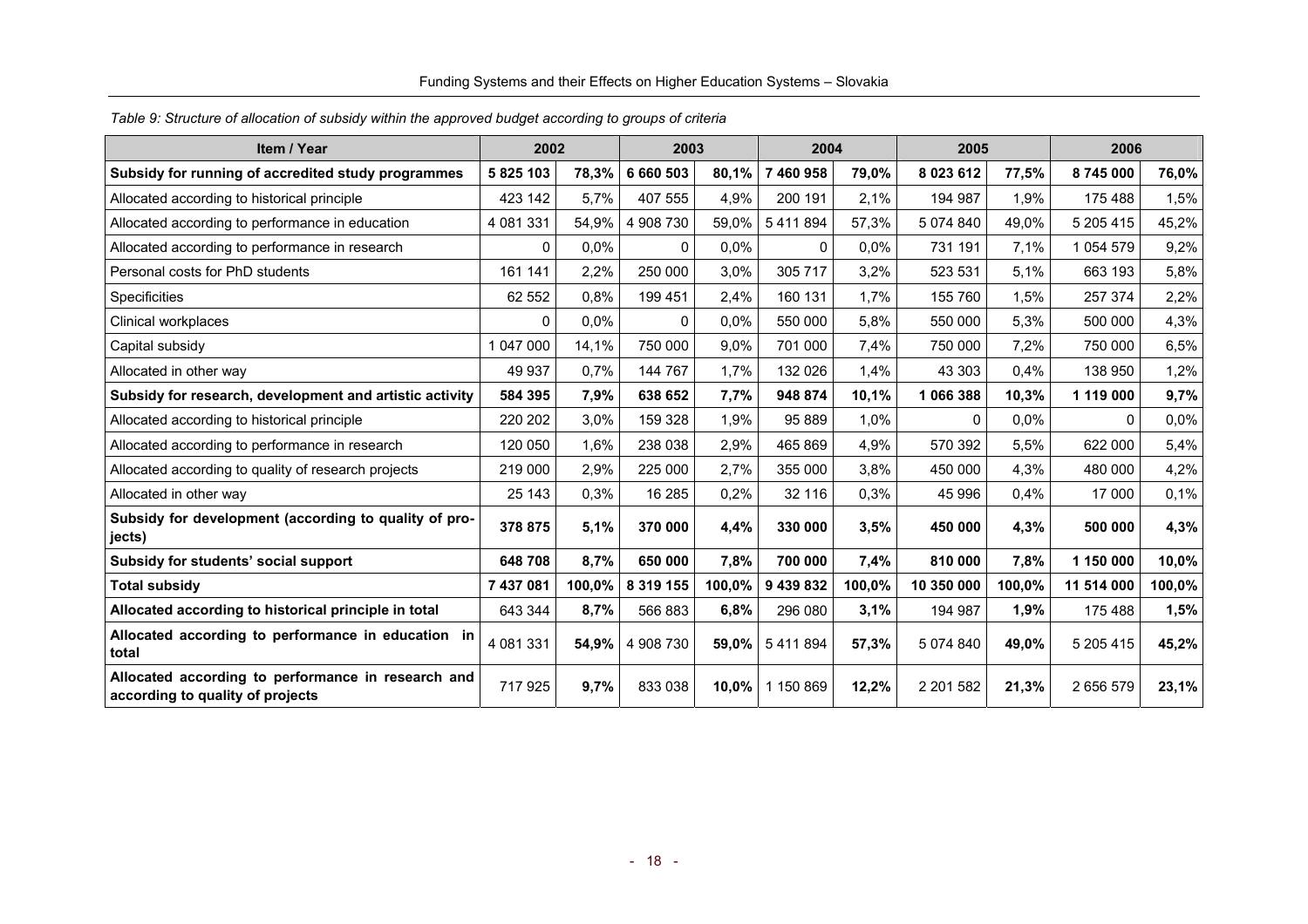| Item / Year                                                                                                                                              | 2002    | 2003    | 2004      | 2005      |
|----------------------------------------------------------------------------------------------------------------------------------------------------------|---------|---------|-----------|-----------|
| Subsidy for research, development and<br>artistic activity within the framework of<br>special-purpose<br>allotted<br>resources<br>to<br>higher education | 584 395 | 638 652 | 948 874   | 1 066 388 |
| out of which:                                                                                                                                            |         |         |           |           |
| - operation and development of infrastructure                                                                                                            | 365 395 | 413 652 | 593 874   | 616 388   |
| - grant agency VEGA                                                                                                                                      | 130 000 | 130 000 | 240 000   | 280 000   |
| - applied research                                                                                                                                       | 50 000  | 54 000  | 59 000    | 80 000    |
| - international scientific-technical cooperation                                                                                                         | 20 000  | 20 000  | 25 000    | 30 000    |
| - grant agency KEGA                                                                                                                                      | 19 000  | 21 000  | 31 000    | 60 000    |
| Agency for Support of Research and De-<br>velopment                                                                                                      | 14 142  | 30 379  | 34 619    | 138 122   |
| State programmes of research and devel-<br>opment                                                                                                        | 0       | 84 167  | 161 164   | 151 879   |
| Funds for research grants from abroad <sup>11</sup> )                                                                                                    | 117899  | 107490  | 97 124    | 99 674    |
| Funds for research and development activ-<br>ity of higher education institutions in total                                                               | 716 436 | 860 688 | 1 241 781 | 1456063   |
| Growth compared to 2002 in %                                                                                                                             |         | 20%     | 73%       | 103%      |

*Table 10: Structure of funds for research and development in public higher education institutions (thousand SKK)* 

From the point of view of total amount of funds for higher education science and technology in the course of 2002 to 2005, its support more than doubled. Regular increase of funds granted to higher education research and development from the funds earmarked as special purpose funds to higher education institutions contributed to this fact most of all.

The amount of funds which the public higher education institutions received for research projects through Agency for Support of Research and Development has substantially grew up, too. In 2005 the public higher education institutions became the most successful sector from the view of receiving these funds.

On the other hand, the capacity of higher education institutions to receive research grants from abroad has not practically changed during the period considered.  $^{12}$ )

# **2.4 Strengths and Weaknesses of the Funding System for Higher Education**

In previous parts, we presented the description of the current system of funding of the Slovak higher education including the guide on allocation of funds to public higher education institu-

 $11$ ) The methods of defining which funds received from abroad may be considered as research grants were made stricter for 2004 and 2005. Hence the volumes of funds for research grants in 2002 and 2003 are bigger than in 2004 and 2005.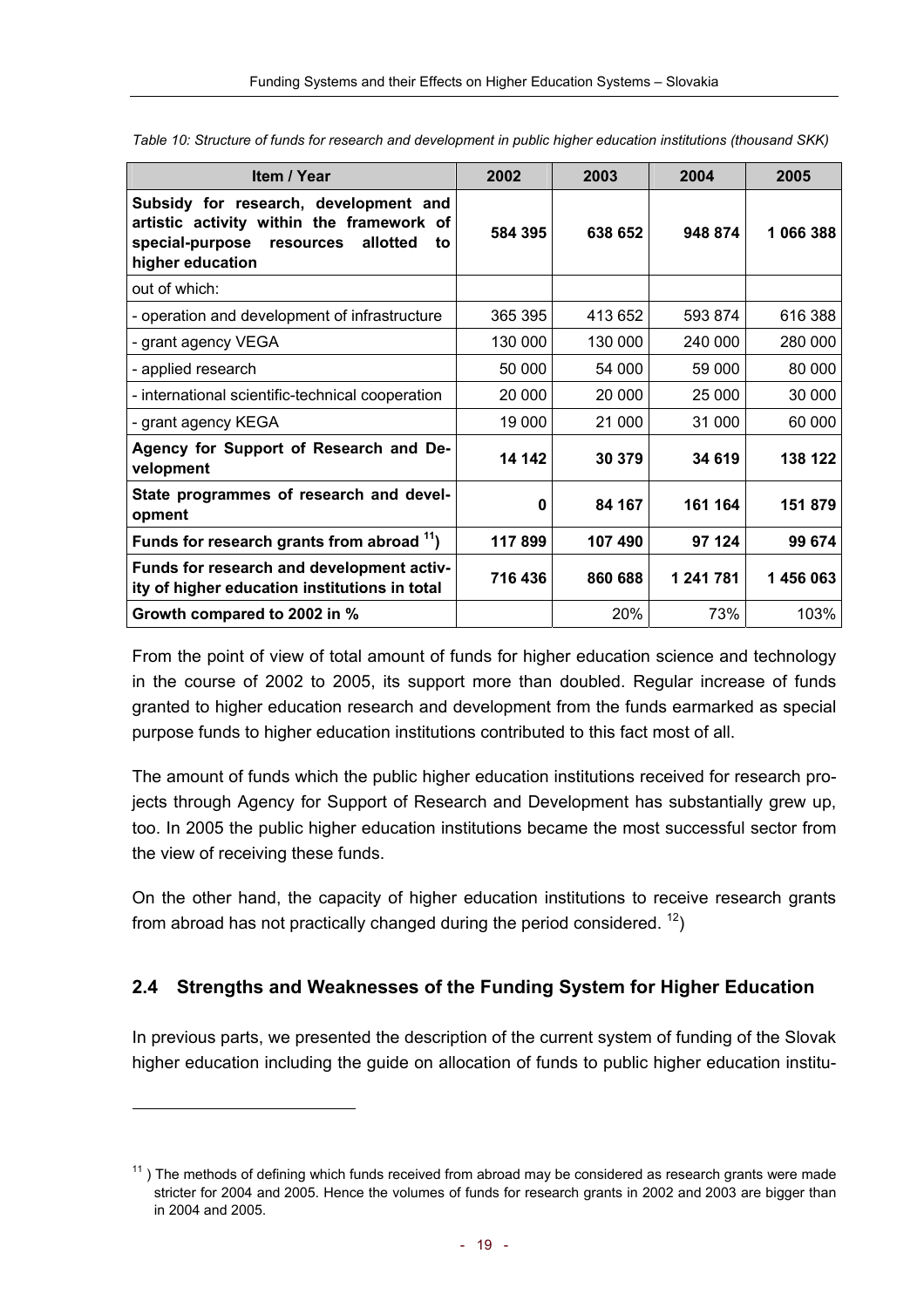tions, the government priorities in higher education formulated in the Program Declaration, and the instruments which the funding system used for the support of these priorities. We have also indicated the development trends of selected data on higher education for recent years and their link to the funding system.

| Year                                                                                  | 2000    | 2001    | 2002      | 2003      | 2004      | 2005      | 2006      |
|---------------------------------------------------------------------------------------|---------|---------|-----------|-----------|-----------|-----------|-----------|
| <b>Expenses for public HEI</b><br>from State budget (ap-<br>proved budget in mio SKK) | 5 1 0 9 | 6 196   | 7456      | 8 3 6 1   | 9440      | 10 350    | 11 514    |
| Inter-year increase                                                                   |         | 1 0 8 7 | 1 2 6 0   | 905       | 1 0 7 9   | 910       | 1 1 6 4   |
| Inter-year increase in %                                                              |         | 21.3%   | 20.3%     | 12.1%     | 12.9%     | 9.6%      | 11.2%     |
| Increase compared to 2000 in<br>current prices                                        |         | 1 0 8 7 | 2 3 4 7   | 3 2 5 2   | 4 3 3 1   | 5 2 4 1   | 6405      |
| Increase compared to 2000<br>in current prices in %                                   |         | 21.3%   | 45.9%     | 63.7%     | 84.8%     | 102.6%    | 125.4%    |
| GDP (in million SKK)                                                                  | 908 800 | 989 300 | 1 073 600 | 1 175 600 | 1 325 500 | 1 429 800 | 1 531 400 |
| Share of total expenses for<br>higher education in GDP                                | 0.56%   | 0.63%   | 0.69%     | 0.71%     | 0.71%     | 0.72%     | 0.75%     |
| Inter-year inflation                                                                  |         | 1,071   | 1,033     | 1,086     | 1,075     | 1,028     | 1,025     |
| Inflation as at 2000                                                                  |         | 1,071   | 1,106     | 1,201     | 1,292     | 1,328     | 1,361     |
| Inter-year inflation in %                                                             |         | 7.1%    | 3.3%      | 8.6%      | 7.5%      | 2.8%      | 2.5%      |
| Inflation as at 2000 in %                                                             |         | 7.1%    | 10.6%     | 20.1%     | 29.2%     | 32.8%     | 36.1%     |
| Budget in 2000 prices                                                                 | 5 109   | 5785    | 6739      | 6959      | 7 3 0 9   | 7795      | 8 4 6 0   |
| Increase as compared to<br>2000 in 2000 prices                                        |         | 676     | 1630      | 1850      | 2 2 0 0   | 2686      | 3 3 5 1   |
| Increase as compared to<br>2000 in prices 2000 in %                                   |         | 13.2%   | 31.9%     | 36.2%     | 43.1%     | 52.6%     | 65.6%     |
| Number of full-time students                                                          | 88 192  | 90 446  | 92 140    | 97 932    | 97 759    | 106 194   | 113 197   |
| Increase in number of full-<br>time students in % compared<br>to 2000                 |         | 2.6%    | 4.5%      | 11.0%     | 10.8%     | 20.4%     | 28.4%     |
| Number of part-time students                                                          | 29 240  | 33 060  | 38 948    | 38 990    | 44 494    | 50 367    | 56 309    |
| Recalculated number of stu-<br>dents (part-timers with coeffi-<br>cient 0,3)          | 96 964  | 100 364 | 103 824   | 109 629   | 111 107   | 121 304   | 130 090   |
| Increase in number of recal-<br>culated students in % com-<br>pared to 2000           |         | 3.5%    | 7.1%      | 13.1%     | 14.6%     | 25.1%     | 34.2%     |
| Sum for the recalculated stu-<br>dent in stable prices of 2000<br>(in thousand SKK)   | 52.7    | 57.6    | 64.9      | 63.5      | 65.8      | 64.3      | 65.0      |

*Table 11: Funding (public) higher education sector in 2000 – 2006* 

In this part we shall try to assess the existing funding system in the form of listing of its strengths and weaknesses. In doing so we shall come from experience of the Ministry as well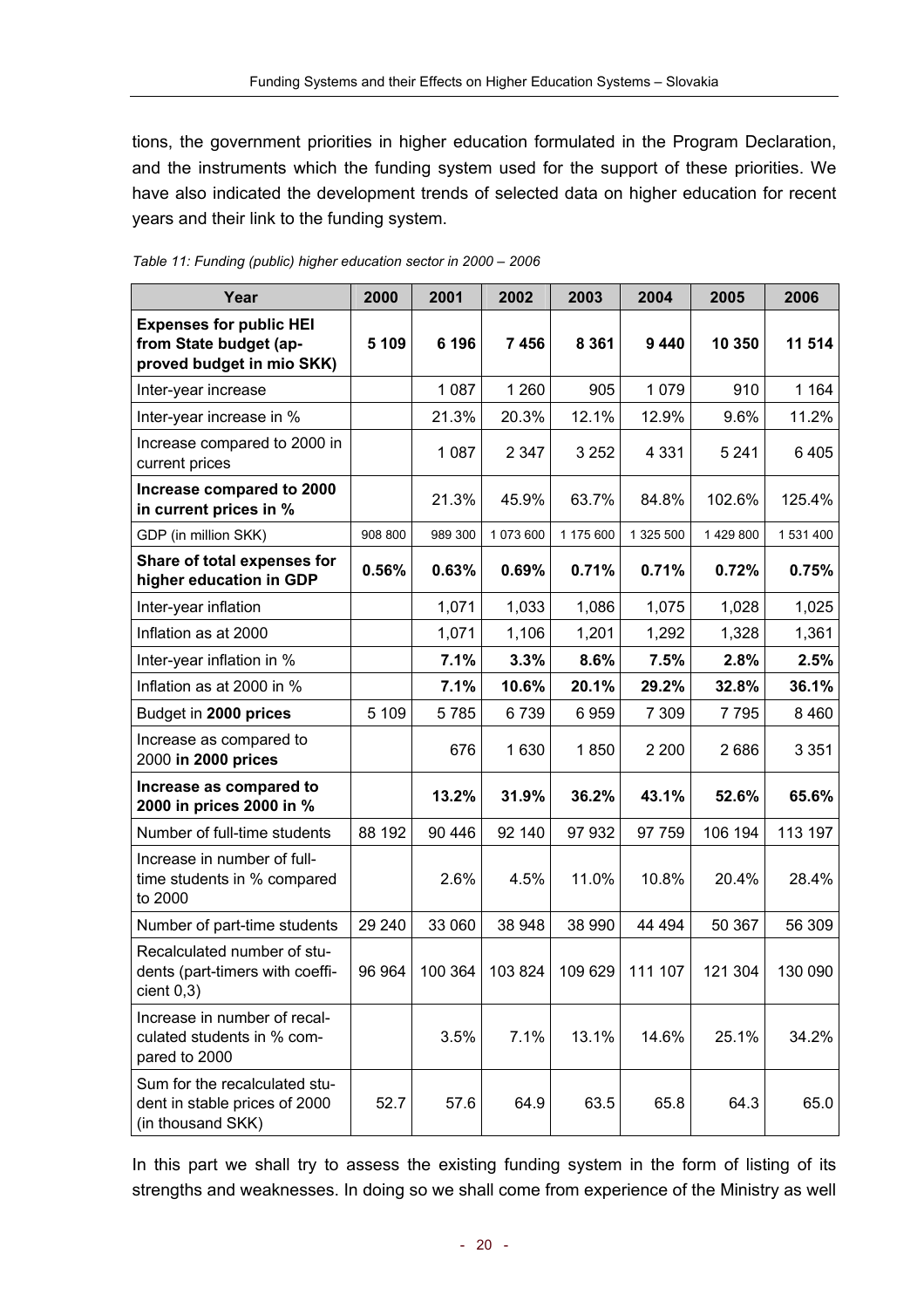as from characteristics of the strengths and weaknesses of the system provided by representatives of public higher education institutions and their faculties.

Similar to the third part, we consider as vital to underline that the final assessment of the system to be used for defining its further trend shall need a more detailed review and longer time.

From the point of view of the future development of the funding system it is appropriate at assessing the funding system to distinguish its principles and rules, on the one hand, and their concrete implementation, on the other.

At the overall assessment of the funding system it may be stated that

- within the framework of the profound reform of the Slovak higher education which was carried out by implementation of the new Higher Education Act the new funding system represented, besides implementation of the principles of Bologna Declaration, the most significant change which had substantially influenced the operation of the Slovak higher education,
- the transformation of higher education institutions from the State budgetary organizations to statutory institutions regulating its economic management according to new rules including the use of accrual accounting enables to make their real economic state more transparent and to assess it in a standard way,
- by the transformation of higher education institutions jointly with evident annual increase of subsidy from the State budget to higher education sector, the long-lasting problem of its insufficient funding has started to be solved,
- the new funding system led to a change in behavior of higher education institutions; the higher education institutions became more active as they got into the environment with the elements of competition in which they must compete for substantial part of funds from the State budget,
- the new funding system contributed to the fact that in some areas the development in the Slovak higher education took up desirable trend; however, at the same time, this system evoked some negative tendencies.

Strengths of the current funding system are as follows

- economic management enabling transparency and assessment of real economic state of higher education institutions in a standard way,
- existence of clear and univocally defined rules of allocation of subsidies from the State budget to higher education institutions,
- transparency of the system of allocation of subsidy from the State budget to higher education institutions,
- concrete measures motivating higher education institutions to increase their activities in educational and research areas,
- regular increase of subsidies from the State budget to higher education,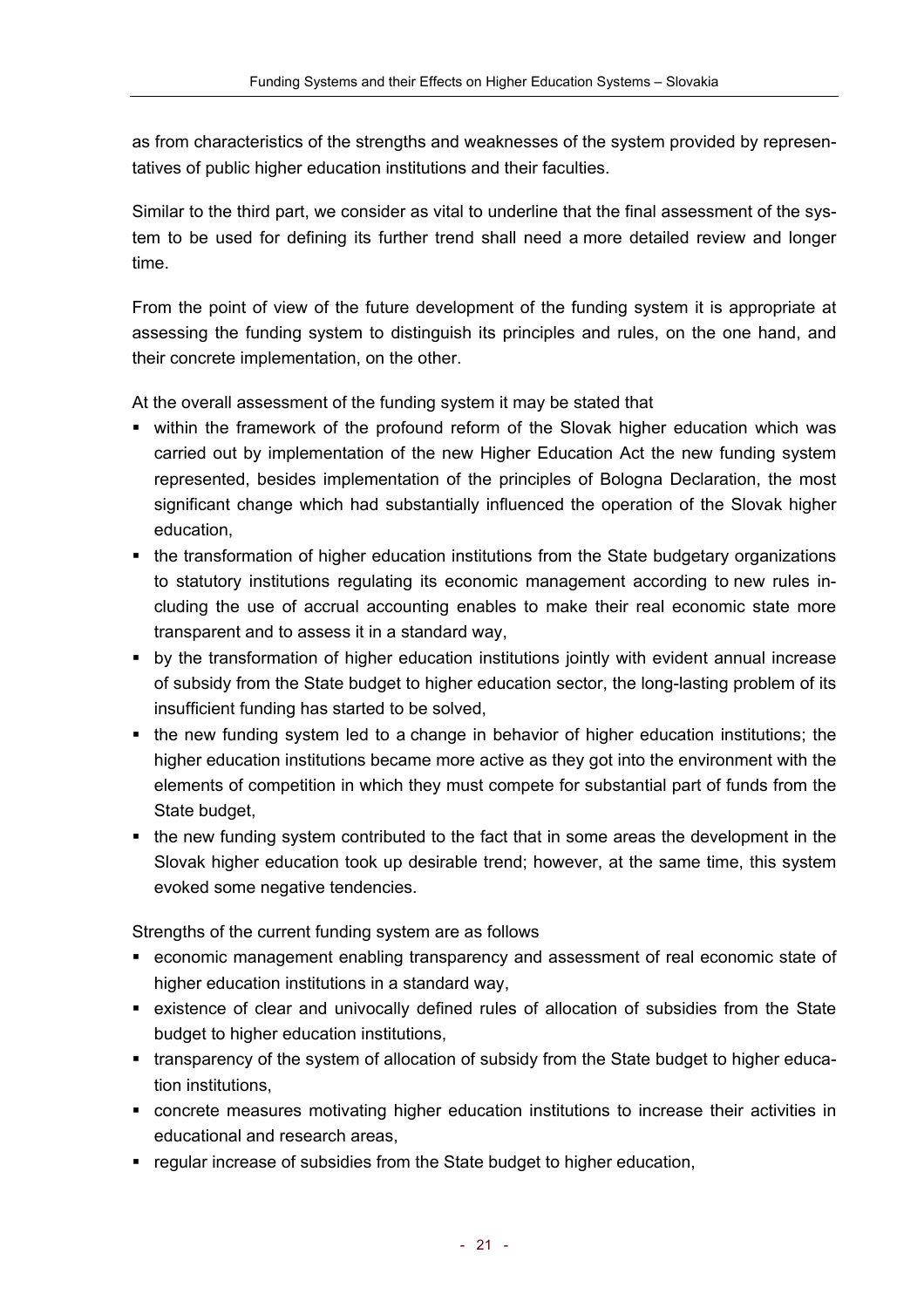- specific support for development in selected areas and mechanism of central development projects,
- support of access to higher education by the system of social scholarships,
- **EXISTENCE OF MOTIVATION SCHOLAR SCHOLAR SCHOLAR SCHOLAR SCHOLAR SCHOLAR SCHOLAR SCHOLAR SCHOLAR SCHOLAR SCHOLAR SCHOLAR SCHOLAR SCHOLAR SCHOLAR SCHOLAR SCHOLAR SCHOLAR SCHOLAR SCHOLAR SCHOLAR SCHOLAR SCHOLAR SCHOLAR SCHOL**

Weaknesses of the current funding system **from the point of view of its principles and rules** consist in

- despite regular increase of subsidies from the State budget to higher education in recent years their overall amount has been still insufficient,
- the system does not contain efficient possibility to prevent tendencies of decreasing the quality in the areas which make up inputs to the system (motivation to decrease demands on students in entrance procedure, throughout the study as well as in its conclusion, motivation to decrease demands at habilitation and nomination procedure),
- initial introduction of CPD and CED in 2001 was justified; the higher education system has undergone since then the development on the basis of which it is necessary to re-assess the above coefficients; there is no method available yet on how to do it; likewise, there are no grounds on setting the size of coefficients through which to distinguish the weight of student in individual levels of higher education; having solved the financing of artistic higher education institutions, the problem of artistic faculties or study fields in the field of art in non-artistic higher education institutions remained still open,
- the system of indicators used at assessment of research makes more advantageous the economically demanding areas in which higher amounts of funds are allocated within the framework of grants for research projects,
- non-addressed provision of contributions for housing from the point of view of individual students (the need of support for concrete students is not taken into account, those who will not get the housing in dormitories and must care for it by themselves, will not get any support), as well as from the point of view of higher education institutions (higher education institution will get a contribution for housing of its students to the extent of housing capacities),

Weaknesses of the current funding system **from the point of view of its implementation**  consist in

- the way of managing the transition to new way of economic management including implementation of accrual accounting,
- missing update of long-term strategy of the Ministry in the field of higher education (the 2000 strategy still serves as a long-term strategy),
- delay in the process of complex accreditation which is inevitable for making provision for research character of university at financing,
- shortcomings in administrative and technical provision of operation of the system of allocation of subsidy from the State budget to higher education institutions; these activities are directly provided by the Ministry, input data for the system are not interlinked to the standard statistical findings as a result of which the higher education institutions must provide them several times,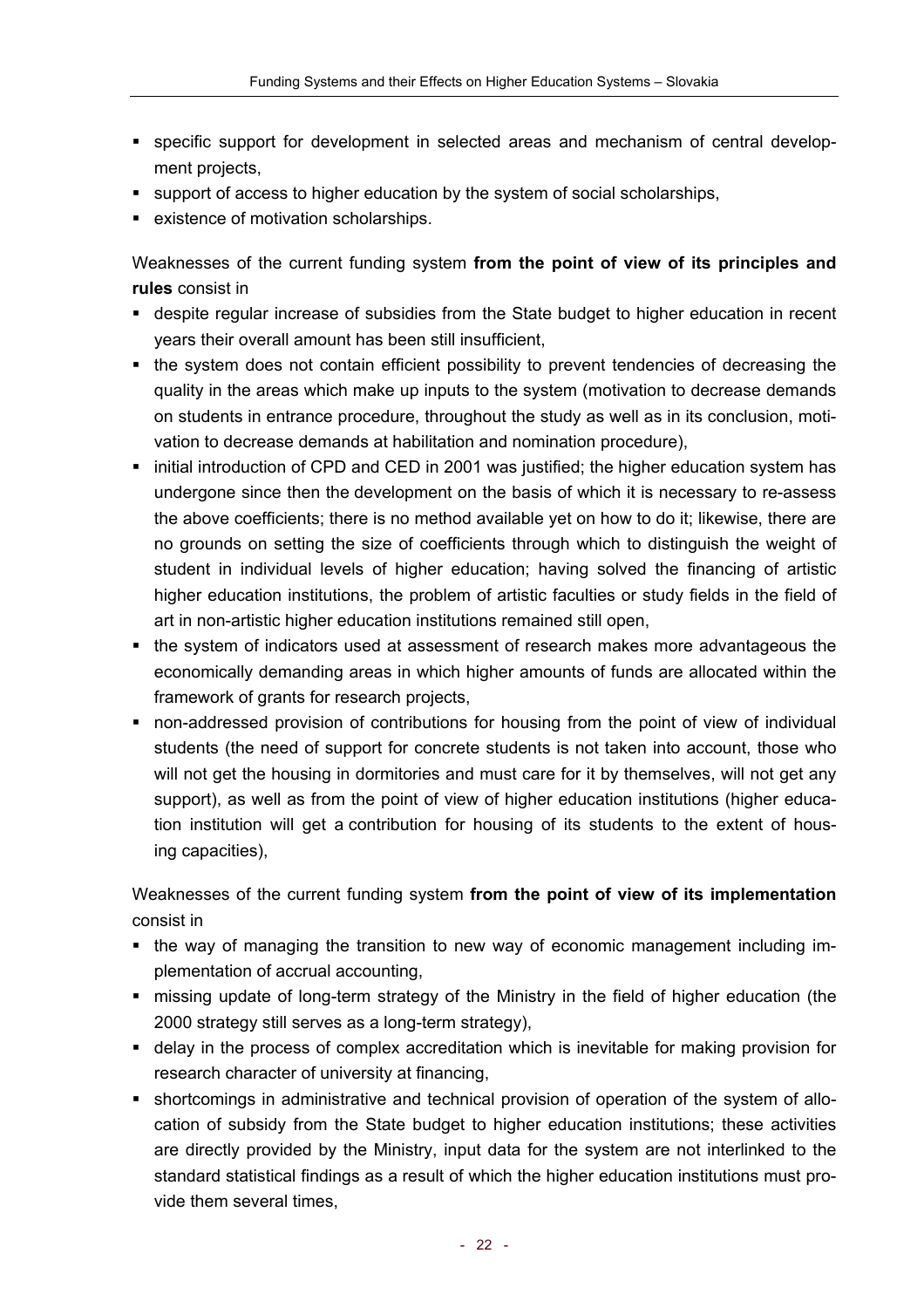- lack of control in input data provided by higher education institutions,
- delayed allocation of funds for research and development project as late as in the course of the year,
- **•** technical arrangement of adjustment of budget connected with the change in student numbers in the new academic year,
- insufficiently worked out system of allocating funds for development projects and missing system of systematic control of their results,
- lack of implementation of the rules for some specificities (e.g., practical training in some areas, making provision for considering justified differences in operational demands of higher education institutions),
- mutual balance of individual criteria in assessment of performance in research; at present, the need to re-assess too high effect of results in PhD study,
- lack of implementation of existing rules on allocating capital subsidies for constructions to public higher education institutions.

In connection with preparation of this material we have addressed the Rectors of public higher education institutions and Deans of faculties as well as some other members of higher education institutions with a request to express their opinions on the current system of funding. More than 30 replies came. As for the strengths, the replies contained only attributes presented above. As regards the weaknesses, a majority of the replies are contained among weaknesses shown above but other comments and proposals were also submitted.

Out of the above comments and proposals we shall mention those which have been repeated several times. They are:

- there are no clearly set up priorities on the part of the State, a serious review and forecast of the graduates' needs for conditions of the SR are missing,
- higher education institutions have no certainty in the amount of funds in long-term horizon,
- **•** higher education institution cannot draw loans,
- the system at assessment of performance in research does not consider citations,
- the system does not take into account practical project outputs,
- coefficient of qualification structure should incorporate the posts of professors and docents only,
- the system lacks the provision of a base subsidy for survival of higher education institutions regardless of the student numbers,
- the State does not provide funds for covering write-offs,
- the system lacks firm normative per student, it is based on proportionate distribution of existing funds,
- $\blacksquare$  the guide is too complex and technically demanding, the amount of input data is big,
- the funding system forces the higher education institutions to chase, cost it what it may, after the growth in student numbers,
- the accounting based on philosophy of positive and negative economic result operates as a strange element in the life of higher education institutions,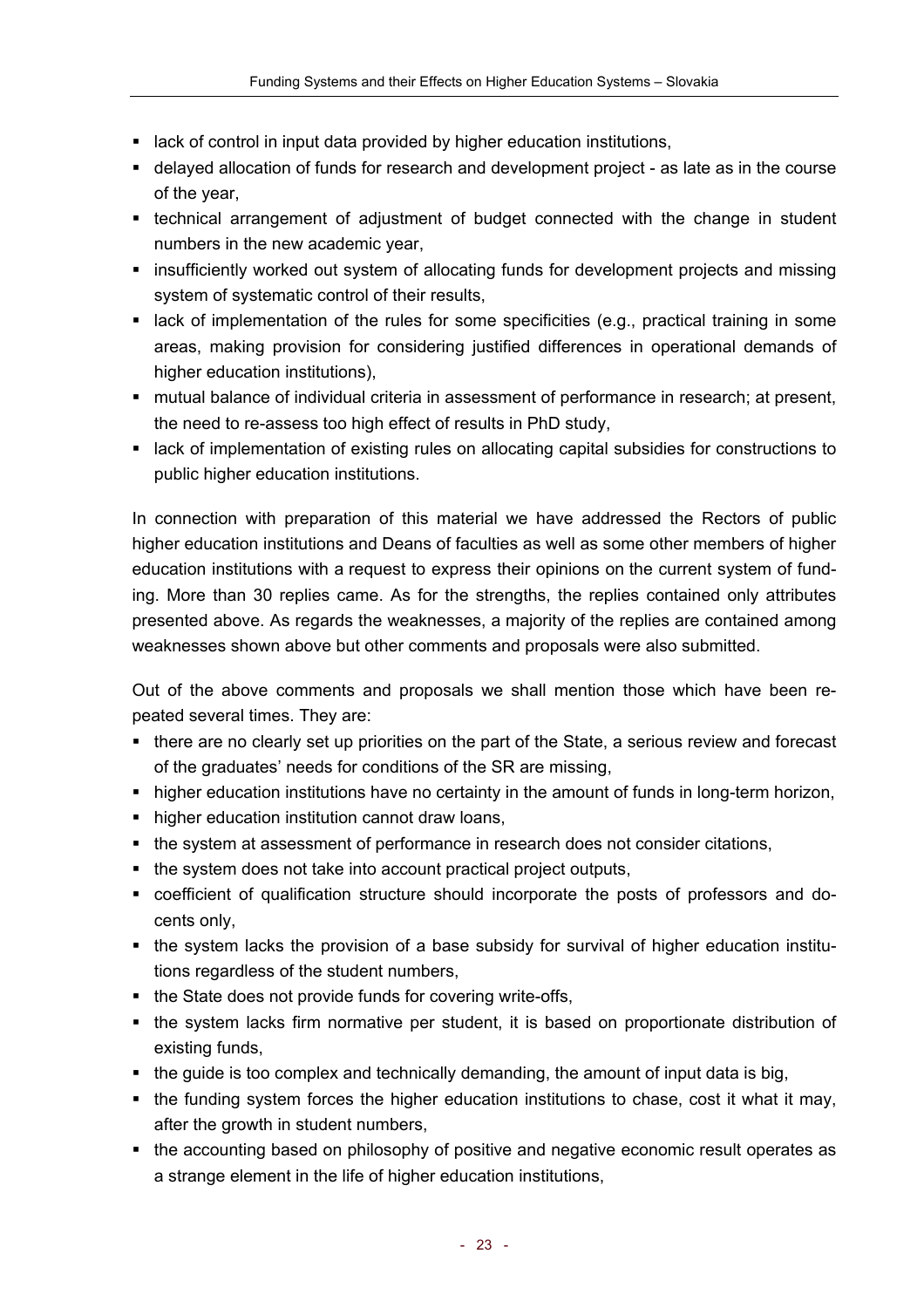• own resources of the higher education institutions should be used only for development, the basic operation should be covered by the State.

To the comments above we present:

- The first three comments are justified but their acceptance exceeds the area of the creation of the higher education system of funding.
- The further 7 comments are comments and proposals on the very system.
	- The consideration of citations has its place in complex assessment of the level of research of the higher education institution or faculty rather than as a separate criterion for allocation of funds.
	- As regards practical project outputs used as a criterion, there is a problem in their quantification so far.
	- If the coefficient of qualification structure included the posts of professors and docents only, it would be an undesirable direct impulse for their extension. Conversely, the acquisition of scientific-pedagogical degrees is desirable since it is an expression of personal growth of the teacher which must be supported.
	- The requirement of the "basis for survival regardless of the number of students" has a rational core and it is used to a limited degree in several places in the system.
	- The comment on granting funds by the government for coverage of write-offs has been often repeated. True, (by an oversight) the guide does not mention explicitly these funds. The expenditures for write-offs are, however, form a standard part of costs for operation which the guide takes into account.
	- The transfer to fixed normatives is technically simple but it would require either limitation in number of entrants or another approach at development of budget for higher education institutions on the part of the State.
	- The comment on complexity and technical demands of the guide must be considered. On the other hand, its excessive simplification should result in the fact that it would not take into account the facts important from the point of view of the system functioning, as the higher education system is not simple.
- The last three comments are concerned with the question of the system impact.
	- The objection that the "funding system forces higher education institutions to chase after the increase of student numbers, cost it what it may" may be responded in various ways. Anyway, one of the objectives of the system was to support extension of higher education capacity and therefore the link of financing to student number is wellfounded. But the higher education institutions have the possibility to get funds also for other activities belonging to the area of their main tasks, hence the quoted comment losses its justification.
	- The efforts of the Ministry related to assessment of result in economic management of higher education institutions is often negatively assessed and the efforts are interpreted as an compelling of higher education institutions to achieve profit in their activity. This is another misunderstanding. The transition to accrual accounting is an inevitable precondition for monitoring the actual economic state of higher education institutions and